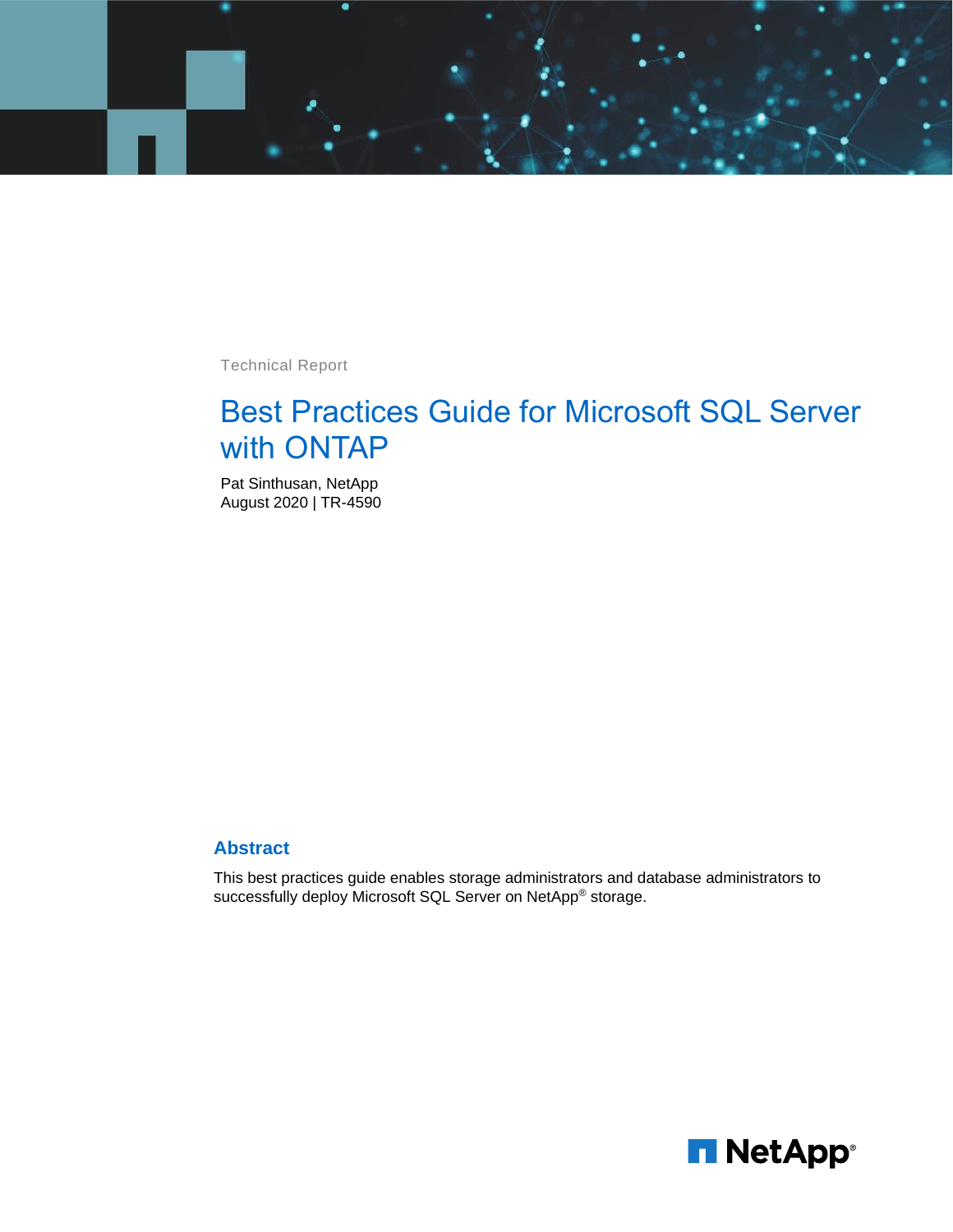#### **TABLE OF CONTENTS**

| 1            |     |  |  |
|--------------|-----|--|--|
|              | 1.1 |  |  |
|              | 1.2 |  |  |
| $\mathbf{2}$ |     |  |  |
|              | 2.1 |  |  |
| 3            |     |  |  |
|              | 3.1 |  |  |
|              | 3.2 |  |  |
|              | 3.3 |  |  |
| 4            |     |  |  |
| 5            |     |  |  |
|              | 5.1 |  |  |
|              | 5.2 |  |  |
|              | 5.3 |  |  |
|              | 5.4 |  |  |
| 6            |     |  |  |
|              | 6.1 |  |  |
|              | 6.2 |  |  |
|              | 6.3 |  |  |
|              | 6.4 |  |  |
|              | 6.5 |  |  |
|              | 6.6 |  |  |
|              | 6.7 |  |  |
|              |     |  |  |
| 7            |     |  |  |
| 8            |     |  |  |
|              |     |  |  |
|              |     |  |  |

#### **LIST OF TABLES**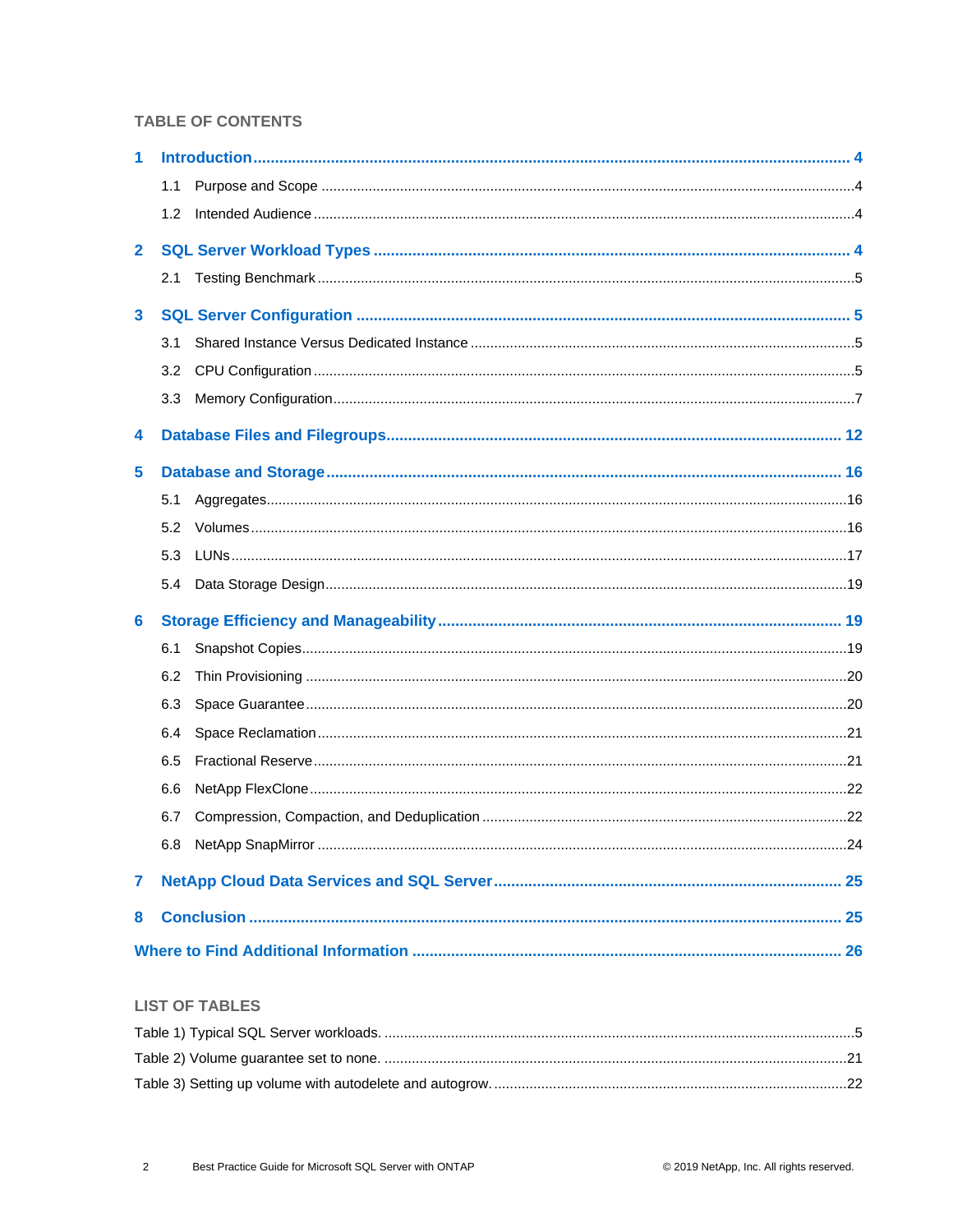#### **LIST OF FIGURES**

| Figure 4) Configuring index create memory and min memory per query using SQL Server Management Studio11  |  |
|----------------------------------------------------------------------------------------------------------|--|
|                                                                                                          |  |
| Figure 6) Option for granting perform volume maintenance task privilege during SQL Server installation15 |  |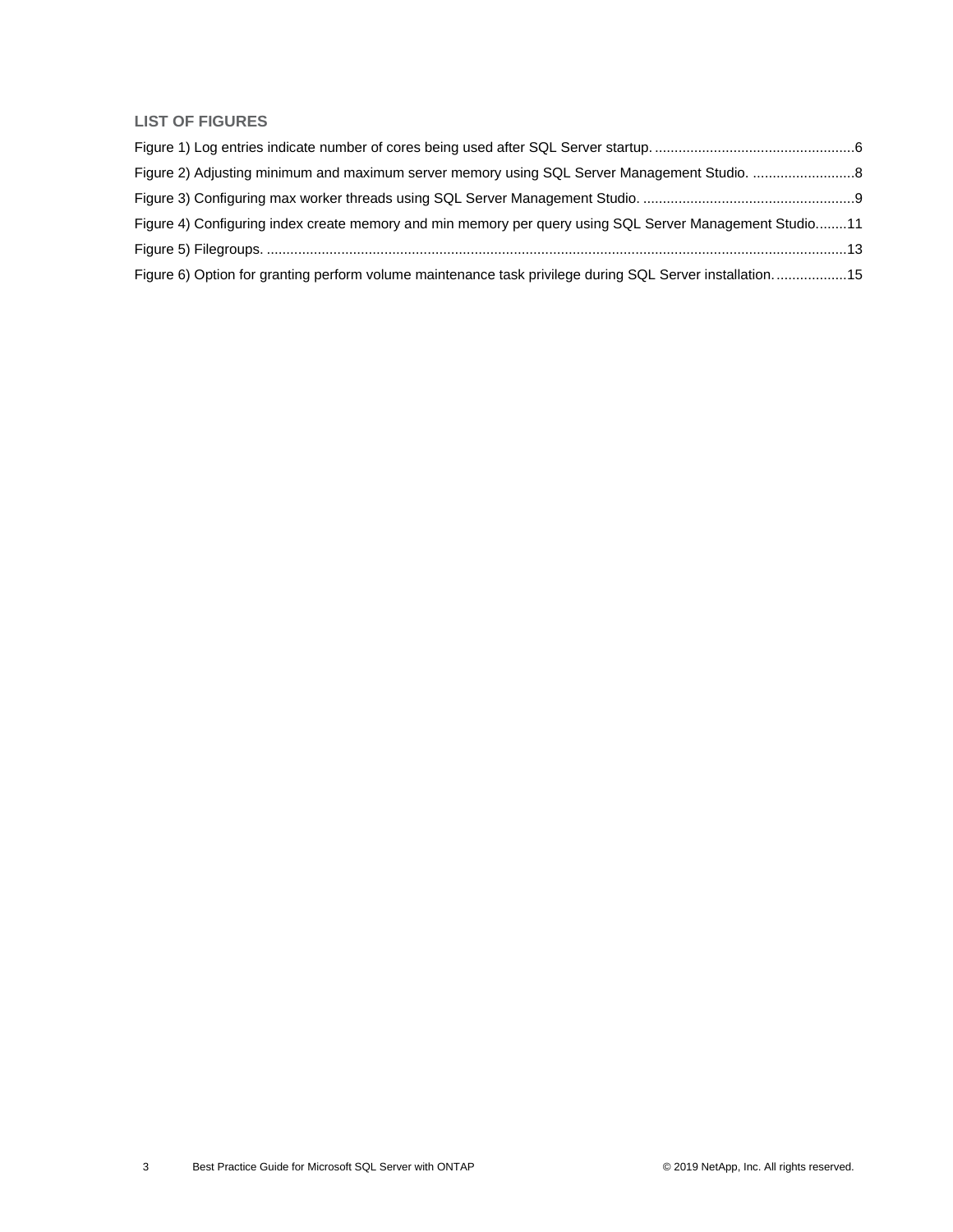### <span id="page-3-0"></span>**1 Introduction**

SQL Server is the foundation of Microsoft's data platform, delivering mission-critical performance with inmemory technologies and faster insights on any data, whether on the premises or in the cloud. Microsoft SQL Server builds on the mission-critical capabilities delivered in prior releases by providing breakthrough performance, availability, and manageability for mission-critical applications. The storage system is a key factor in the overall performance of a SQL Server database. NetApp provides several products to allow your SQL Server database to deliver enterprise-class performance while providing world-class tools to manage your environment.

#### <span id="page-3-1"></span>**1.1 Purpose and Scope**

This document describes best practices and offers insight into design considerations for deploying SQL Server on NetApp storage systems running NetApp ONTAP® software, with the goal of achieving effective and efficient storage deployment and end-to-end data protection and retention planning. The scope of this guide is limited to technical design guidelines based on the design principles and preferred standards that NetApp recommends for storage infrastructure when deploying SQL Server. The end-to-end implementation is out of the scope of this report.

The best practices and recommendations described in this guide enable SQL Server architects and NetApp storage administrators to plan a highly available and easy-to-manage SQL Server environment and to meet stringent SLAs. NetApp assumes that the reader has working knowledge of the following:

- NetApp ONTAP software
	- NetApp SnapCenter<sup>®</sup> as backup software, which includes:
		- − SnapCenter Plug-in for Microsoft Windows
		- − SnapCenter Plug-in for SQL Server
- Microsoft SQL Server architecture and administration

For configuration compatibility across the NetApp stack, see the [NetApp Interoperability Matrix Tool](http://mysupport.netapp.com/NOW/products/interoperability/) (IMT).

#### <span id="page-3-2"></span>**1.2 Intended Audience**

This technical report is intended for NetApp customers, partners, employees, and field personnel who are responsible for deploying a SQL Server database solution in a customer environment. NetApp assumes that the reader is familiar with the various components of the listed solution previously.

### <span id="page-3-3"></span>**2 SQL Server Workload Types**

The SQL Server database platform can support several applications. Before deploying SQL Server, you must understand the database workload requirements of the applications that your SQL Server instances support. Each application has different requirements for capacity, performance, and availability, and therefore each database should be designed to optimally support those requirements. Many organizations classify databases into multiple management tiers, using application requirements to define SLAs. SQL Server workloads can be described as follows:

• OLTP databases are often also the most critical databases in an organization. These databases usually back customer-facing applications and are considered essential to the company's core operations. Mission-critical OLTP databases and the applications they support often have SLAs that require high levels of performance and are sensitive to performance degradation and availability. They might also be candidates for Always On Failover Clusters or Always On Availability Groups. The I/O mix of these types of databases is usually characterized by 75% to 90% random read and 25% to 10% write.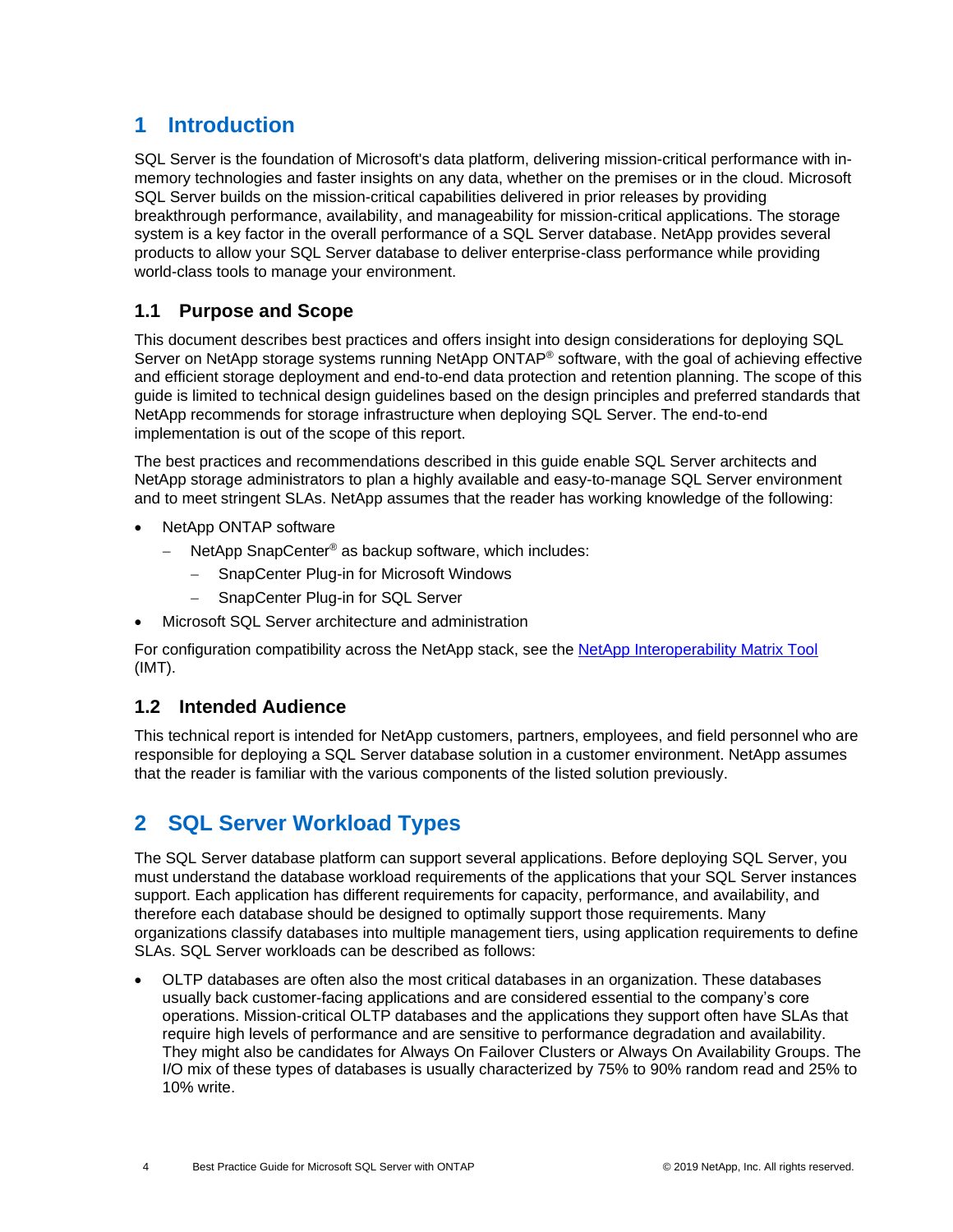• Decision support system (DSS) databases can be also referred to as data warehouses. These databases are mission critical in many organizations that rely on analytics for their business. These databases are sensitive to CPU utilization and read operations from disk when queries are being run. In many organizations, DSS databases are the most critical during the month, quarter, and year end. This workload typically has a 100% read I/O mix.

#### <span id="page-4-0"></span>**2.1 Testing Benchmark**

The Transaction Process Council (TPC) is a nonprofit corporation founded to define transaction processing and database benchmarks and to disseminate objective, verifiable TPC performance data to the industry. TPC tests simulate complete compute environments in which a population of users executes transactions against databases. Table 1 summarizes the typical SQL Server testing workloads.

| <b>Workload Type</b> | <b>TPC Test</b> | Read/Write Ratio (Percentages) |
|----------------------|-----------------|--------------------------------|
| OLTP                 | TPC-C           | ~275/25                        |
|                      | TPC-E           | $-90/10$                       |
| <b>DSS</b>           | TPC-H           | ~100/0                         |

<span id="page-4-4"></span>**Table 1) Typical SQL Server workloads.**

Although various workload generation options are available, we generally focus our efforts on measuring the performance of SQL Server databases when handling transactional workloads, and we use the TPC-E tools from Microsoft or TPC-H using HammerDB [\(HammerDB.com\)](http://www.hammerdb.com/document.html). The detailed instructions on how to use these specific benchmarks are beyond the scope of this document.

## <span id="page-4-1"></span>**3 SQL Server Configuration**

This section provides general guidance about how to configure SQL Server settings that should be considered before and after installing SQL Server.

#### <span id="page-4-2"></span>**3.1 Shared Instance Versus Dedicated Instance**

If an application has many schemas and stored procedures, it could potentially affect other apps that share a SQL Server instance. Instance resources could potentially become divided or locked, which in turn causes performance issues for other apps that have databases hosted on the shared SQL Server instance.

Troubleshooting performance issues can be complicated because you must figure out which instance is the root cause. This question is weighed against the costs of operating system licenses and SQL Server licenses. If application performance is paramount, then a dedicated instance is highly recommended.

Microsoft licenses SQL Server per core at the server level and not per instance. For this reason, database administrators are tempted to install as many SQL Server instances as the server can handle to save on licensing costs, which can lead to major performance issues later.

To obtain optimal performance, NetApp recommends choosing dedicated SQL Server instances whenever possible.

### <span id="page-4-3"></span>**3.2 CPU Configuration**

#### **Hyperthreading**

Hyperthreading is Intel's proprietary simultaneous multithreading (SMT) implementation, which improves parallelization of computations (multitasking) performed on x86 microprocessors. Hardware that uses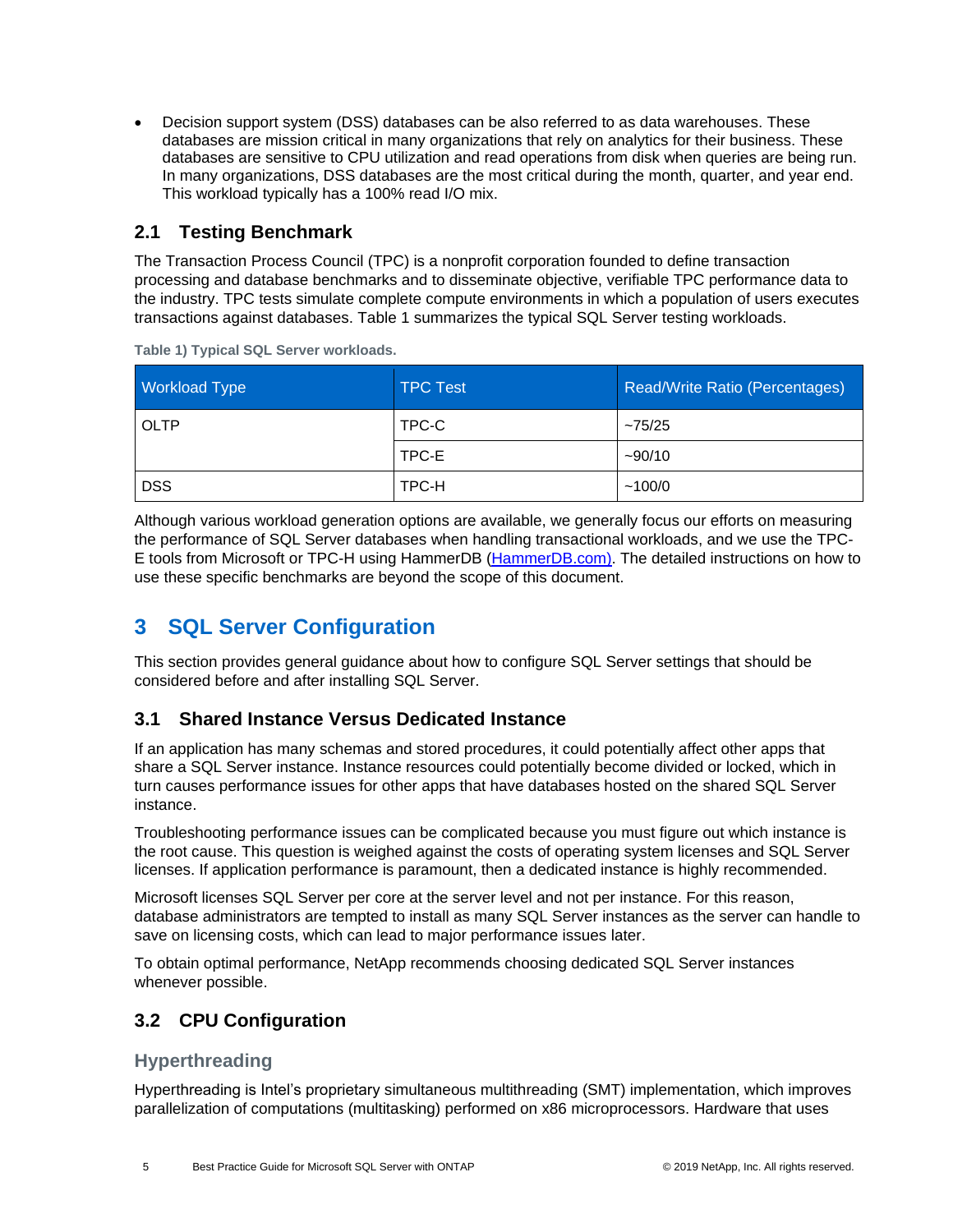hyperthreading allows the logical hyperthread CPUs to appear as physical CPUs to the operating system. SQL Server then sees the physical CPUs, which the operating system presents, and so can use the hyperthreaded processors.

The caveat here is that each SQL Server version has its own limitations on the compute power it can use. For more information, see [Compute Capacity Limits by Edition of SQL Server.](https://msdn.microsoft.com/en-us/library/ms143760.aspx)

There are two main schools of thought when licensing SQL Server. The first is known as a server + client access license (CAL) model; the second is the per processor core model. Although you can access all the product features available in SQL Server with the server + CAL strategy, there is a hardware limit of 20 CPU cores per socket. Even if you have SQL Server Enterprise Edition + CAL for a server with more than 20 CPU cores per socket, the application cannot use all those cores at a time on that instance. Figure 1 shows the SQL Server log message after startup indicating the enforcement of the core limit.

<span id="page-5-0"></span>**Figure 1) Log entries indicate number of cores being used after SQL Server startup.**

```
2017-01-11 07:16:30.71 Server
                                      Microsoft SQL Server 2016
(RTM) - 13.0.1601.5 (X64)Apr 29 2016 23:23:58
      Copyright (c) Microsoft Corporation
      Enterprise Edition (64-bit) on Windows Server 2016
Datacenter 6.3 <X64> (Build 14393: )
2017-01-11 07:16:30.71 Server UTC adjustment: -8:00<br>
2017-01-11 07:16:30.71 Server (c) Microsoft Corporation.<br>
2017-01-11 07:16:30.71 Server all rights reserved.<br>
2017-01-11 07:16:30.71 Server Server process ID is 10176.<br>

'FUJITSU', System Model: 'PRIMERGY RX2540 M1'.
2017-01-11 07:16:30.71 Server Authentication mode is MIXED.<br>2017-01-11 07:16:30.71 Server Logging SQL Server messages
in file 'C:\Program Files\Microsoft SQL Server
\MSSQL13.MSSQLSERVER\MSSQL\Log\ERRORLOG'.
2017-01-11 07:16:30.71 Server The service account is 'SEA-
TM\FUJIA2R30$'. This is an informational message; no user action
is required.
2017-01-11 07:16:30.71 Server
                                      Registry startup parameters:
       -d C:\Program Files\Microsoft SQL Server
\MSSQL13.MSSQLSERVER\MSSQL\DATA\master.mdf
       -e C:\Program Files\Microsoft SQL Server
\MSSQL13.MSSQLSERVER\MSSQL\Log\ERRORLOG
       -1 C:\Program Files\Microsoft SQL Server
\MSSQL13.MSSQLSERVER\MSSQL\DATA\mastlog.ldf
       -T 3502-T 8342017-01-11 07:16:30.71 Server
                                      Command Line Startup
Parameters:
       -s "MSSOLSERVER"
2017-01-11 07:16:30.72 Server
                                      SQL Server detected 2 sockets
with 18 cores per socket and 36 logical processors per socket,
72 total logical processors; using 40 logical processors based
on SQL Server licensing. This is an informational message; no
user action is required.
zuin-ui-ii untibisu.nz server suu server is starting at
```
Therefore, to use all CPUs, you should use the per-processor core license. For detailed information about SQL Server licensing, see [SQL Server 2019: Your modern data platform.](https://www.microsoft.com/en-us/sql-server/sql-server-2019-comparison)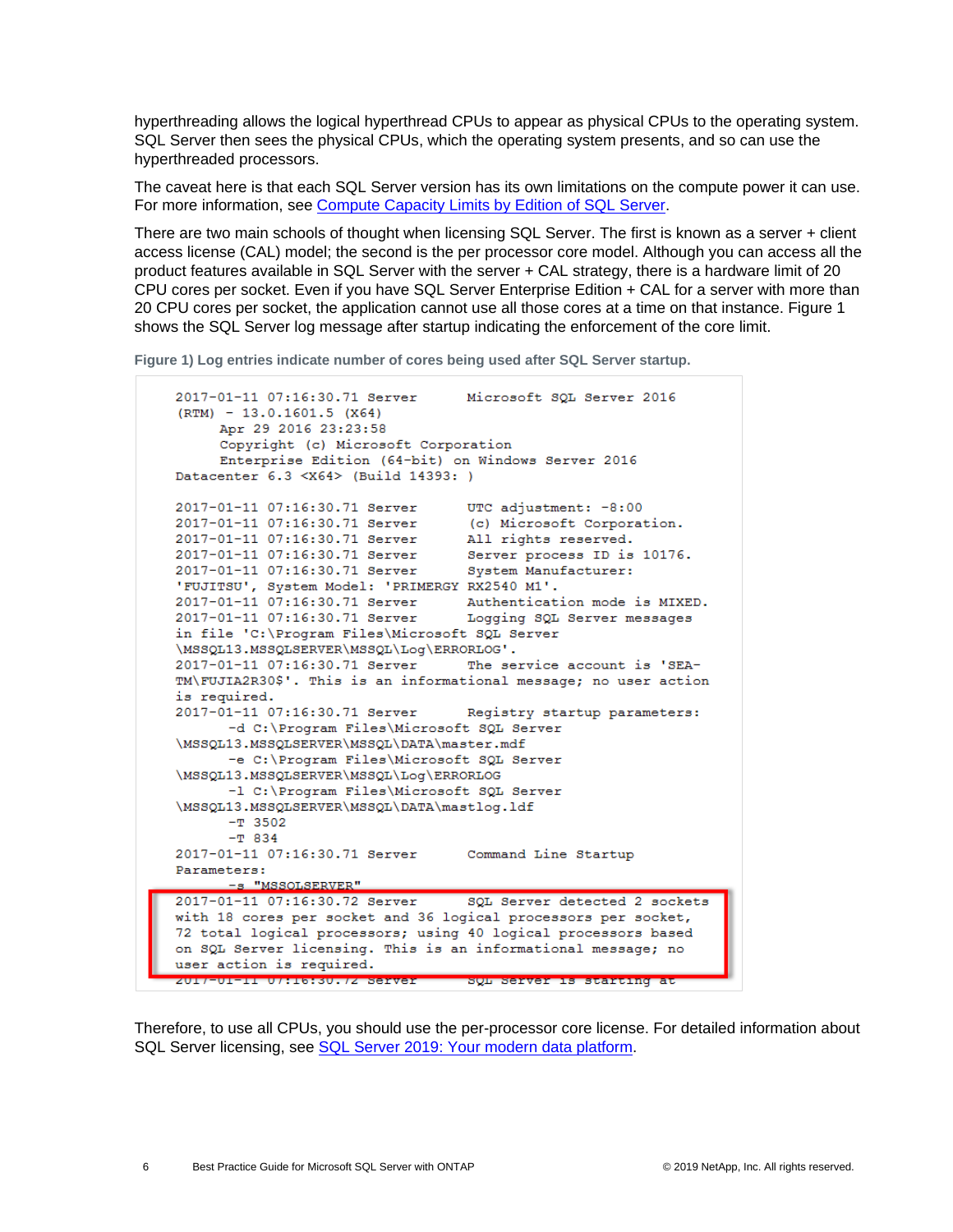#### **Nonuniform Memory Access**

Nonuniform memory access (NUMA) is a memory-access optimization method that helps increase processor speed without increasing the load on the processor bus. If NUMA is configured on the server where SQL Server is installed, no additional configuration is required because SQL Server is NUMA aware and performs well on NUMA hardware.

#### **Processor Affinity**

You are unlikely ever to need to alter the processor affinity defaults unless you encounter performance problems, but it is still worth understanding what they are and how they work.

SQL Server supports processor affinity by two options:

- CPU affinity mask
- Affinity I/O mask

SQL Server uses all CPUs available from the operating system (if the per-processor core license is chosen). It creates schedulers on all the CPUs to make best use of the resources for any given workload. When multitasking, the operating system or other applications on the server can switch process threads from one processor to another. SQL Server is a resource-intensive application, and so performance can be affected when this occurs. To minimize the effect, you can configure the processors such that all the SQL Server load is directed to a preselected group of processors. This is achieved by using the CPU affinity mask.

The affinity I/O mask option binds SQL Server disk I/O to a subset of CPUs. In SQL Server OLTP environments, this extension can enhance the performance of SQL Server threads issuing I/O operations.

#### **Max Degree of Parallelism (MAXDOP)**

By default, SQL Server uses all available CPUs during query execution (if the per-processor core license chosen). Although this is great for large queries, it can cause performance problems and limit concurrency. A better approach is to limit parallelism to the number of physical cores in a single CPU socket. For example, on a server with two physical CPU sockets with 12 cores per socket, regardless of hyperthreading, MAXDOP should be set to 12. MAXDOP cannot restrict or dictate which CPU is to be used. Instead, it restricts the number of CPUs that can be used by a single batch query.

For DSSs such as data warehouses, NetApp recommends starting with this setting at 50 or so and tuning up or down as appropriate. Make sure you measure for the critical queries in your application and adjust if necessary.

#### <span id="page-6-0"></span>**3.3 Memory Configuration**

#### **Max Server Memory**

The max server memory option sets the maximum amount of memory that the SQL Server instance can use. It is generally used if multiple applications are running on the same server where SQL Server is running and you want to guarantee that these applications have sufficient memory to function properly.

Some applications only use whatever memory is available when they start and do not request more even if needed. That is where the max server memory setting comes into play.

On a SQL Server cluster with several SQL Server instances, each instance could be competing for resources. Setting a memory limit for each SQL Server instance can help guarantee best performance for each instance.

NetApp recommends leaving at least 4GB to 6GB of RAM for the operating system to avoid performance issues. [Figure 2](#page-7-0) displays how to set up minimum and maximum server memory.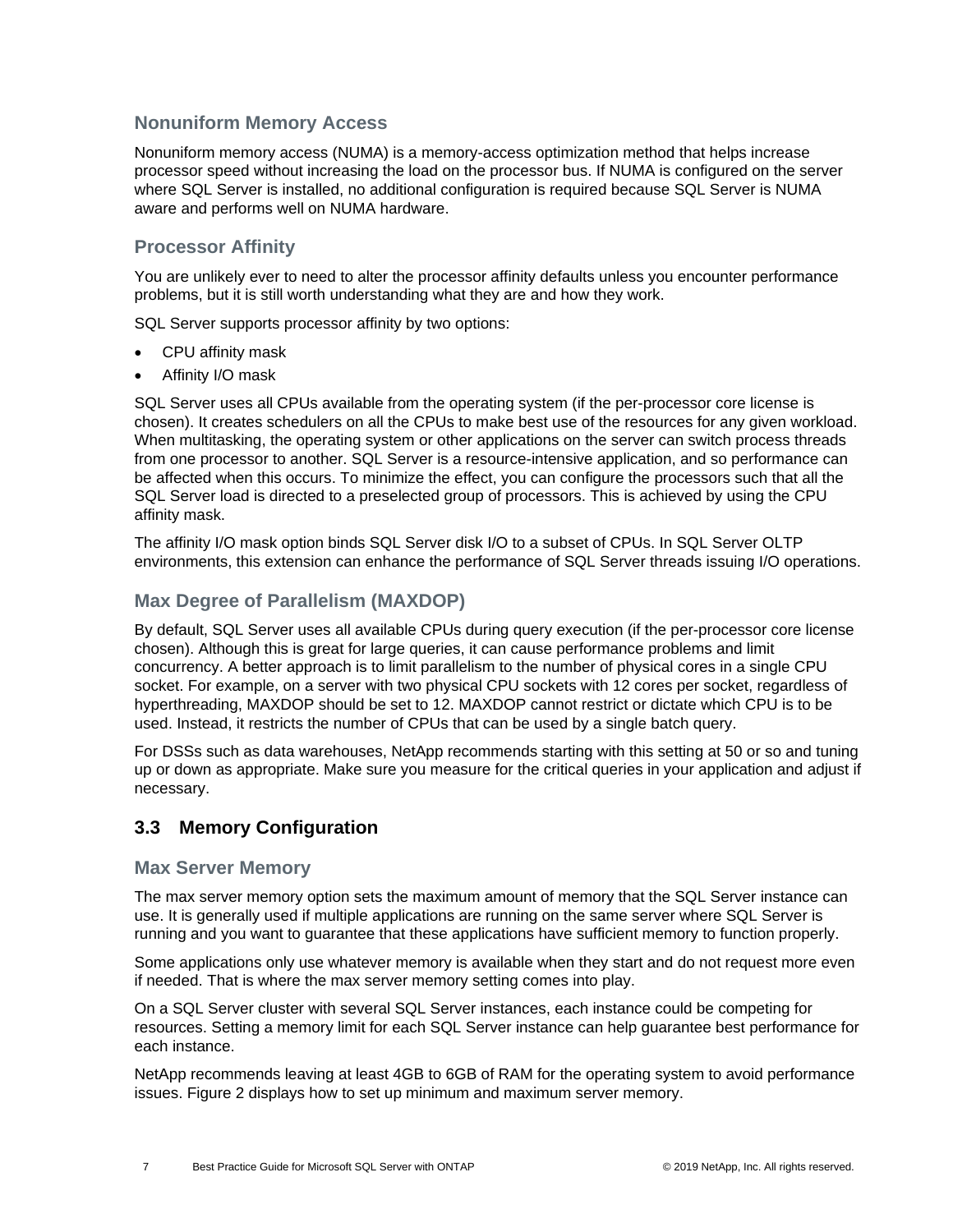<span id="page-7-0"></span>**Figure 2) Adjusting minimum and maximum server memory using SQL Server Management Studio.**

| Select a page<br>i or<br>General                                                                                                            | S Script v B Help                                                                                                                               |  |  |  |
|---------------------------------------------------------------------------------------------------------------------------------------------|-------------------------------------------------------------------------------------------------------------------------------------------------|--|--|--|
| Memory<br>P<br>Processors<br>$\mathbb{Z}$<br>Security<br>P<br>Connections<br>. <sup>2</sup><br>Database Settings<br>Advanced<br>Permissions | Server memory options<br>Minimum server memory (in MB):<br>츾<br>0<br>Maximum server memory (in MB):<br>$\div$<br>120832<br>Other memory options |  |  |  |
| <b>Connection</b>                                                                                                                           | Index creation memory (in KB, 0 = dynamic memory):                                                                                              |  |  |  |
| Server:<br>Connection:<br>SEA-TM\Administrator<br>Wew connection properties                                                                 | 0<br>$\div$<br>Minimum memory per query (in KB):<br>H<br>1024                                                                                   |  |  |  |
| <b>Progress</b>                                                                                                                             |                                                                                                                                                 |  |  |  |
| Ready                                                                                                                                       | ◯ Configured values<br>$\bigcirc$ Running values                                                                                                |  |  |  |
|                                                                                                                                             | <b>OK</b><br>Cancel                                                                                                                             |  |  |  |

Using SQL Server Management Studio to adjust minimum or maximum server memory requires a restart of the SQL Server service. You can adjust server memory using transact SQL (T-SQL) using this code:



#### **Max Worker Threads**

The max worker threads option helps to optimize performance when large numbers of clients are connected to SQL Server. Normally, a separate operating system thread is created for each query request. If hundreds of simultaneous connections are made to SQL Server, then one thread per query request consumes large amounts of system resources. The max worker threads option helps improve performance by enabling SQL Server to create a pool of worker threads to service a larger number of query requests.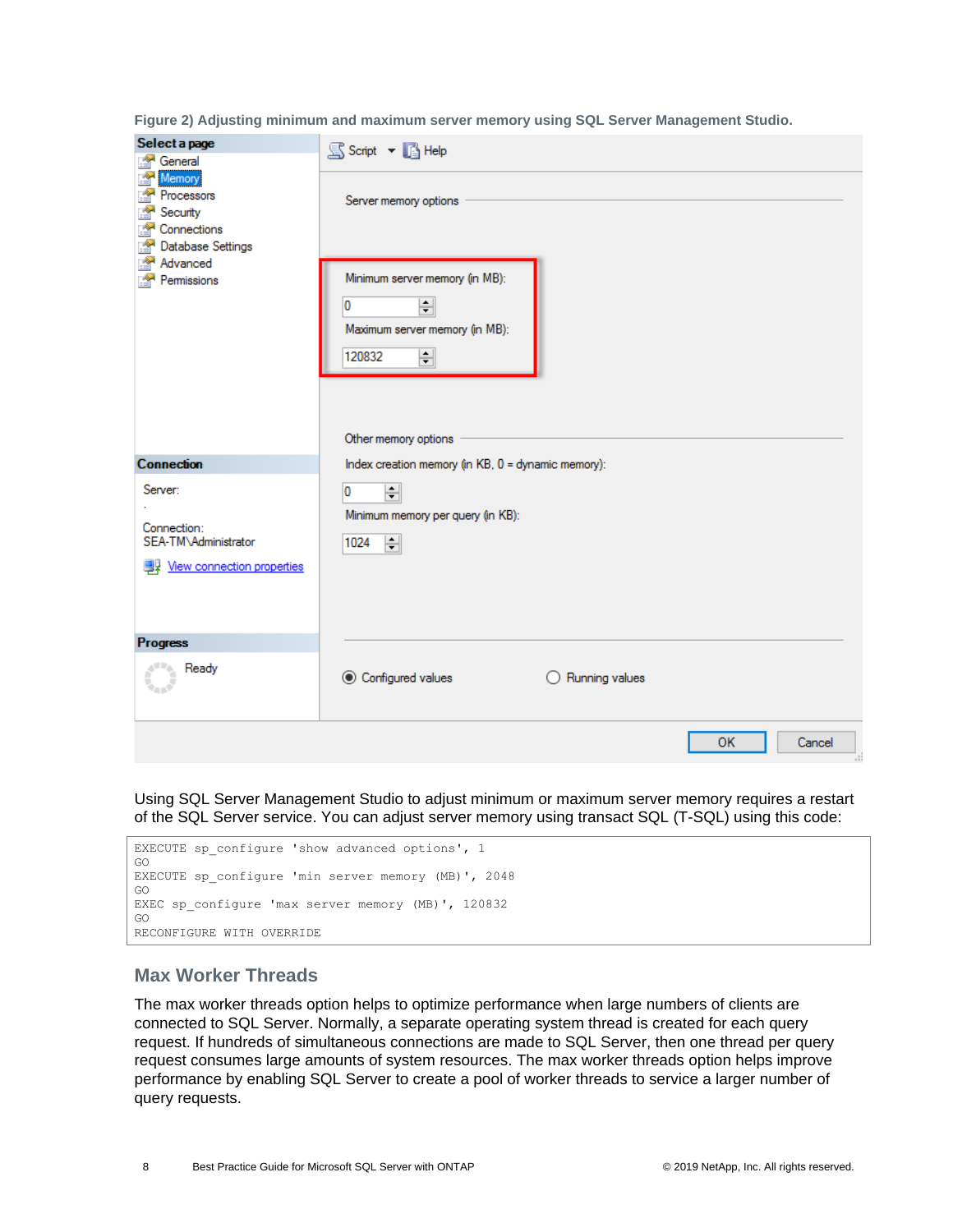The default value is 0, which allows SQL Server to automatically configure the number of worker threads at startup. This works for most systems. Max worker threads is an advanced option and should not be altered without assistance from an experienced database administrator (DBA).

When should you configure SQL Server to use more worker threads? If the average work queue length for each scheduler is above 1, you might benefit from adding more threads to the system, but only if the load is not CPU-bound or experiencing any other heavy waits. If either of those is happening, adding more threads does not help because they end up waiting for other system bottlenecks. For more information about max worker threads, see [Configure the max worker threads Server Configuration](https://msdn.microsoft.com/en-us/library/ms190219.aspx)  [Option.](https://msdn.microsoft.com/en-us/library/ms190219.aspx) [Figure 3](#page-8-0) indicates how to adjust maximum worker threads.

| Select a page<br>2<br>General                                                         | S Script v B Help                                                                                                                        |                                                              |                     |
|---------------------------------------------------------------------------------------|------------------------------------------------------------------------------------------------------------------------------------------|--------------------------------------------------------------|---------------------|
| £<br>Memory<br>Processors<br>Security<br>Connections<br>Database Settings<br>Advanced | Enable processors<br>Automatically set I/O affinity mask for all processors                                                              | Automatically set processor affinity mask for all processors |                     |
| Permissions<br>a.                                                                     | Processor                                                                                                                                | Processor Affinity                                           | I/O Affinity        |
|                                                                                       | <b>E-ALL</b>                                                                                                                             |                                                              |                     |
| <b>Connection</b>                                                                     |                                                                                                                                          |                                                              |                     |
| Server:<br>Connection:<br>SEA-TM\Administrator<br><b>图 View connection properties</b> | <b>Threads</b><br>Maximum worker threads:<br>$\div$<br>0<br><b>Boost SQL Server priority</b><br>Use Windows fibers (lightweight pooling) |                                                              |                     |
| <b>Progress</b>                                                                       |                                                                                                                                          |                                                              |                     |
| Ready                                                                                 | ◉ Configured values                                                                                                                      | Running values                                               |                     |
|                                                                                       |                                                                                                                                          |                                                              | Cancel<br><b>OK</b> |

<span id="page-8-0"></span>**Figure 3) Configuring max worker threads using SQL Server Management Studio.**

The following example shows how to configure the max work threads option using T-SQL.

|               | EXEC sp configure 'show advanced options', $1$ ; |
|---------------|--------------------------------------------------|
| GO            |                                                  |
| RECONFIGURE ; |                                                  |
| GO            |                                                  |
|               | EXEC sp configure 'max worker threads', 900;     |
| GO            |                                                  |
| RECONFIGURE:  |                                                  |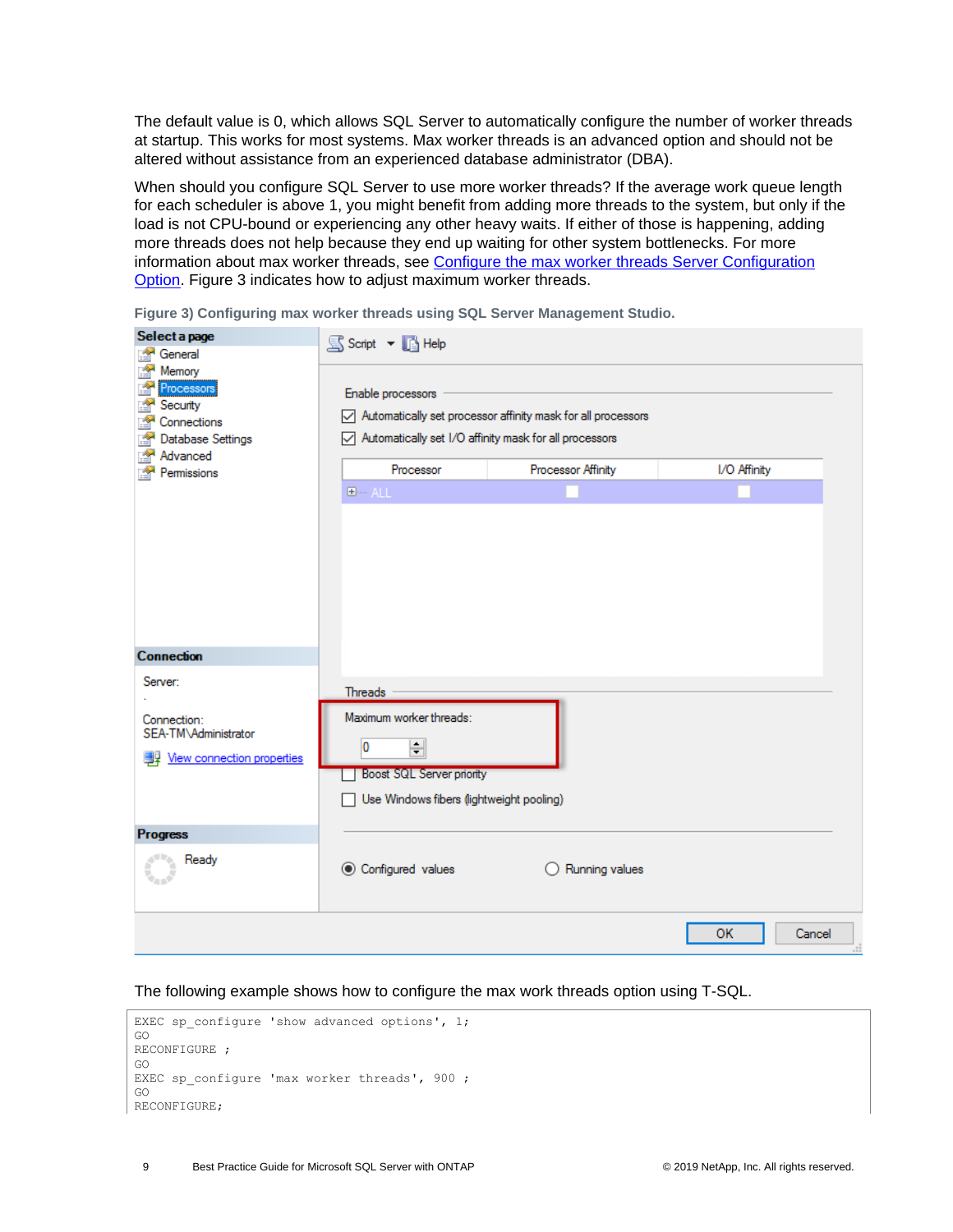#### **Index Create Memory**

The index create memory option is another advanced option that you should not usually change. It controls the maximum amount of RAM initially allocated for creating indexes. The default value for this option is 0, which means that it is managed by SQL Server automatically. However, if you encounter difficulties creating indexes, consider increasing the value of this option.

#### **Min Memory per Query**

When a query is run, SQL Server tries to allocate the optimum amount of memory for it to run efficiently. By default, the min memory per query setting allocates > or = to 1024KB for each query to run. It is a best practice is to leave this setting at the default value of 0 to allow SQL Server to dynamically manage the amount of memory allocated for index creation operations. However, if SQL Server has more RAM than it needs to run efficiently, the performance of some queries can be boosted if you increase this setting. Therefore, as long as memory is available on the server that is not being used by SQL Server, any other applications, or the operating system, then boosting this setting can help overall SQL Server performance. If no free memory is available, increasing this setting might hurt overall performance.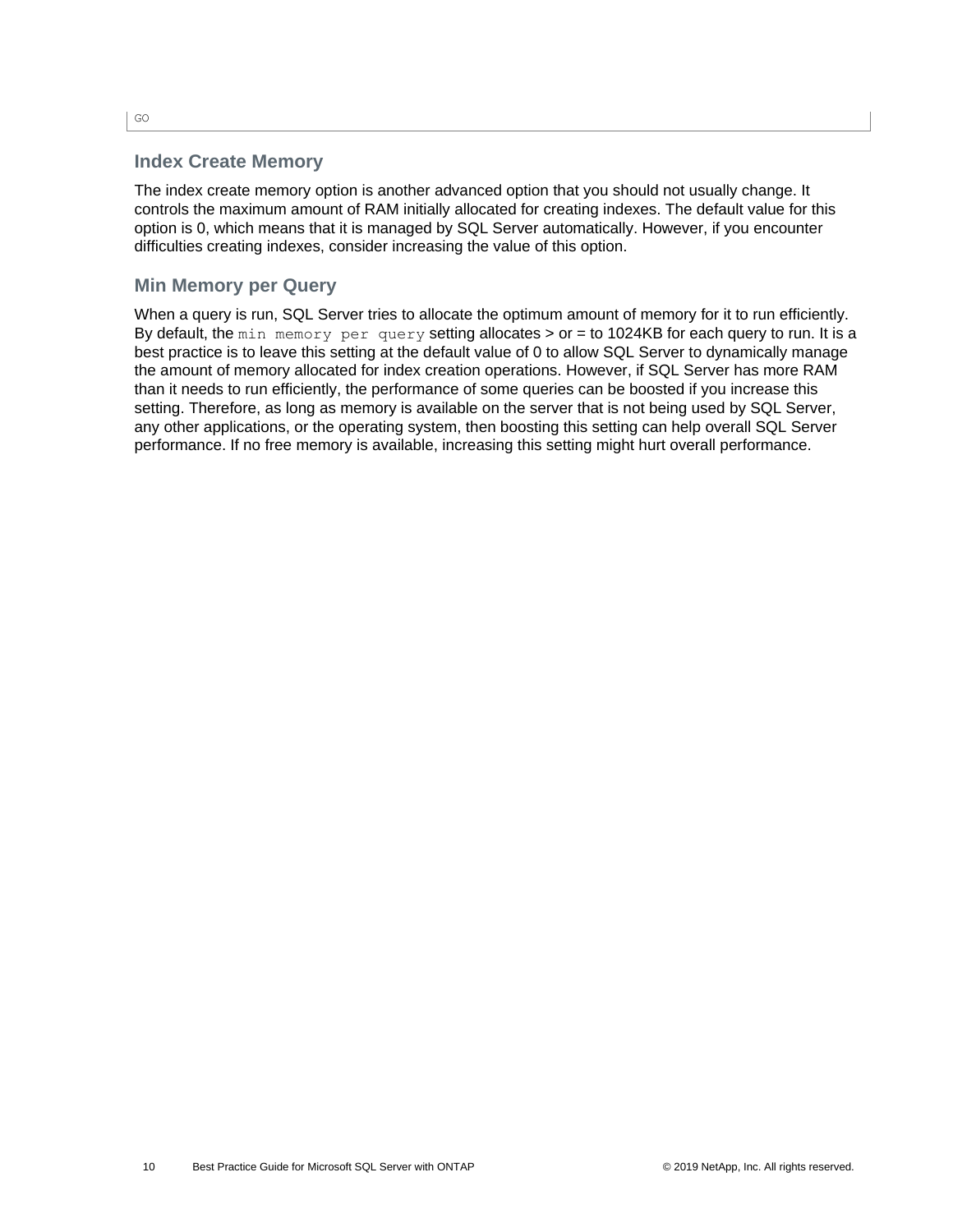<span id="page-10-0"></span>**Figure 4) Configuring index create memory and min memory per query using SQL Server Management Studio.**

| Select a page<br><b>A</b><br>General                                                                             | S Script v B Help                                                            |
|------------------------------------------------------------------------------------------------------------------|------------------------------------------------------------------------------|
| P<br>Memory<br>Processors<br>Security<br>Connections<br>Database Settings<br>Advanced<br><b>A</b><br>Permissions | Server memory options<br>Minimum server memory (in MB):                      |
|                                                                                                                  | 0<br>$\left  \div \right $                                                   |
|                                                                                                                  | Maximum server memory (in MB):                                               |
|                                                                                                                  | $\left  \rule{0pt}{10pt} \right.$<br>120832                                  |
|                                                                                                                  | Other memory options                                                         |
| <b>Connection</b>                                                                                                | Index creation memory (in KB, 0 = dynamic memory):                           |
| Server:<br>Connection:<br>SEA-TM\Administrator<br><b>图 View connection properties</b>                            | H<br>0<br>Minimum memory per query (in KB):<br>$\left  \div \right $<br>1024 |
| <b>Progress</b>                                                                                                  |                                                                              |
| Ready                                                                                                            | © Configured values<br>$\bigcirc$ Running values                             |
|                                                                                                                  | <b>OK</b><br>Cancel                                                          |

#### **Buffer Pool Extensions**

The buffer pool extension provides seamless integration of an NVRAM extension with the database engine buffer pool to significantly improve I/O throughput. The buffer pool extension is not available in every SQL Server edition. It is available only with the 64-bit SQL Server Standard, Business Intelligence, and Enterprise editions.

The buffer pool extension feature extends the buffer pool cache with nonvolatile storage (usually SSDs). The extension allows the buffer pool to accommodate a larger database working set, forcing the paging of I/O between the RAM and the SSDs and effectively offloading small random I/Os from mechanical disks to SSDs. Because of the lower latency and better random I/O performance of SSDs, the buffer pool extension significantly improves I/O throughput.

The buffer pool extension feature offers the following benefits:

- Increased random I/O throughput
- Reduced I/O latency
- Increased transaction throughput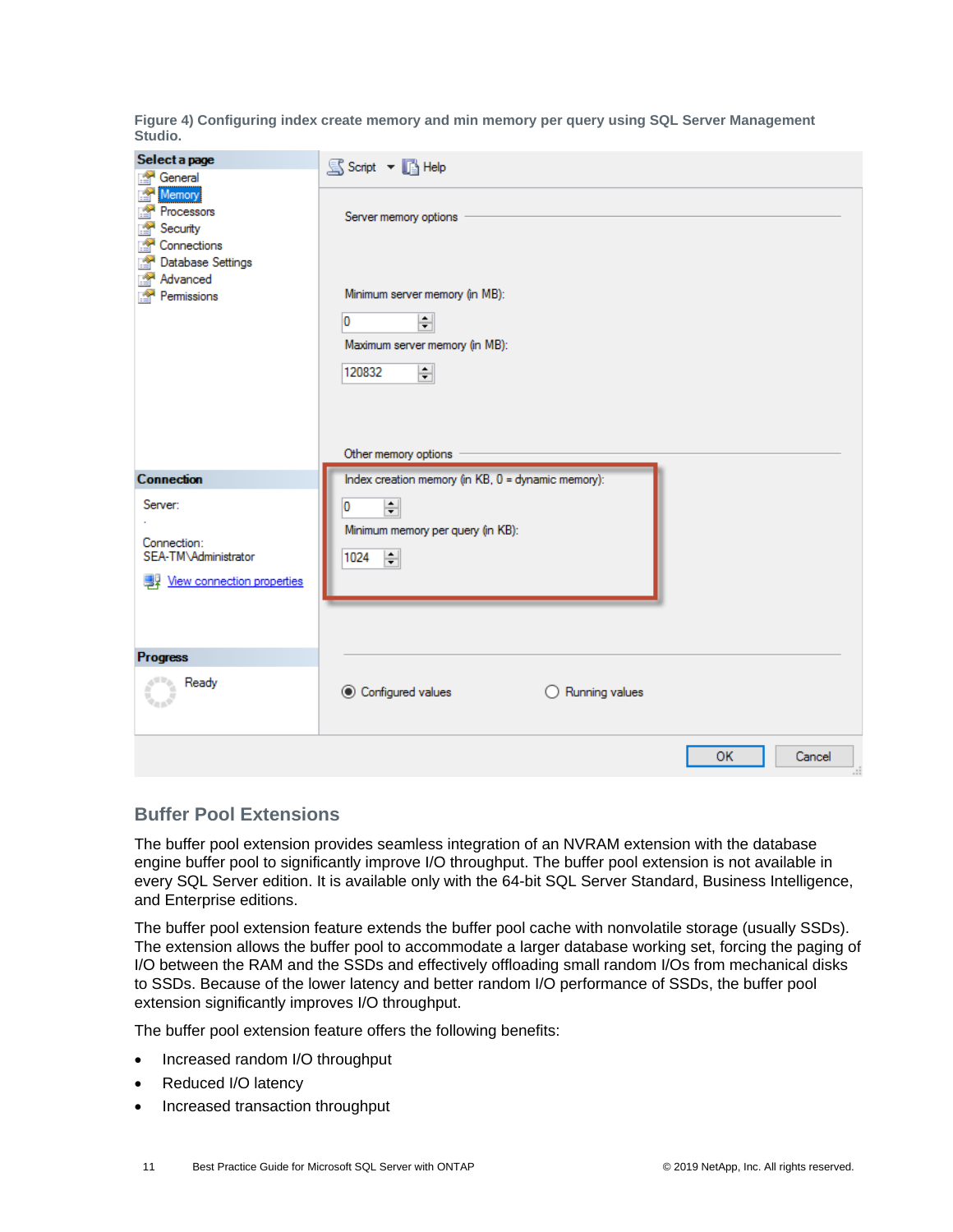- Improved read performance with a larger hybrid buffer pool
- A caching architecture that can take advantage of existing and future low-cost memory

For buffer pool extensions, NetApp recommends the following:

- Make sure that an SSD-backed LUN (such as NetApp AFF) is presented to the SQL Server host so that it can be used as a buffer pool extension target disk.
- The extension file must be the same size as or larger than the buffer pool.

The following example shows a T-SQL command to set up a buffer pool extension of 32GB.

```
USE master
GO
ALTER SERVER CONFIGURATION
SET BUFFER POOL EXTENSION ON
   (FILENAME = 'P:\BUFFER POOL EXTENSION\SQLServerCache.BUFFER POOL EXTENSION', SIZE = 32 GB);
GO
```
### <span id="page-11-0"></span>**4 Database Files and Filegroups**

A SQL Server database is a collection of objects that allows you to store and manipulate data. In theory, SQL Server (64-bit) supports 32,767 databases per instance and 524,272TB of database size, although the typical installation usually has several databases. However, the number of the databases SQL Server can handle depends on the load and hardware. It is not unusual to see SQL Server instances hosting dozens, hundreds, or even thousands of small databases.

Each database consists of one or more data files and one or more transaction log files. The transaction log stores the information about database transactions and all data modifications made by each session. Every time the data is modified, SQL Server stores enough information in the transaction log to undo (roll back) or redo (replay) the action. A SQL Server transaction log is an integral part of SQL Server's reputation for data integrity and robustness. The transaction log is vital to the atomicity, consistency, isolation, and durability (ACID) capabilities of SQL Server. SQL Server writes to the transaction log as soon as any change to the data page happens. Every Data Manipulation Language (DML) statement (for example, select, insert, update, or delete) is a complete transaction, and the transaction log makes sure that the entire set-based operation takes place, making sure of the atomicity of the transaction.

Each database has one primary data file, which, by default, has the .mdf extension. In addition, each database can have secondary database files. Those files, by default, have .ndf extensions.

All database files are grouped into filegroups. A filegroup is the logical unit, which simplifies database administration. They allow the separation between logical object placement and physical database files. When you create the database objects tables, you specify in what filegroup they should be placed without worrying about the underlying data file configuration.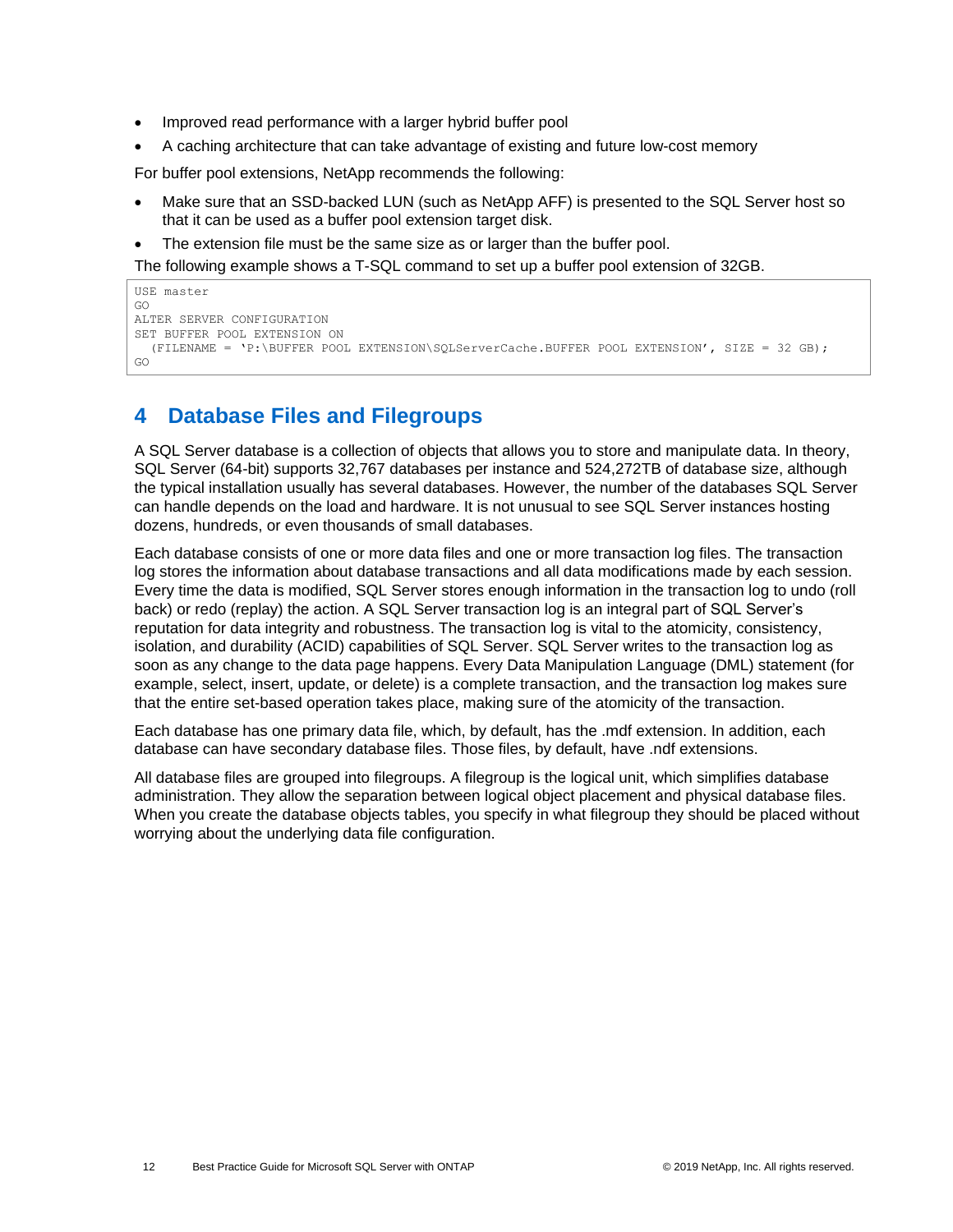#### <span id="page-12-0"></span>**Figure 5) Filegroups.**



The ability to put multiple data files inside the filegroup allows you to spread the load across different storage devices, which helps to improve the I/O performance of the system. The transaction log in contrast does not benefit from the multiple files because SQL Server writes to the transaction log in a sequential manner.

The separation between logical object placement in the filegroups and physical database files allows you to fine-tune the database file layout, getting the most from the storage subsystem. For example, independent software vendors (ISVs) who are deploying their products to different customers can adjust the number of database files based on the underlying I/O configuration and the expected amount of data during the deployment stage. Those changes are transparent to the application developers, who are placing the database objects in the filegroups rather than database files.

NetApp recommends avoiding the use of the primary filegroup for anything but system objects. Creating a separate filegroup or set of filegroups for the user objects simplifies database administration and disaster recovery, especially in the case of large databases.

You can specify initial file size and autogrowth parameters at the time when you create the database or add new files to an existing database. SQL Server uses a proportional fill algorithm when choosing which data file it should write data into. It writes an amount of data proportionally to the free space available in the files. The more free space in the file, the more writes it handles.

NetApp recommends that all files in the single filegroup have the same initial size and autogrowth parameters, with the grow size defined in megabytes rather than percentages. This helps the proportional fill algorithm evenly balance write activities across data files.

Every time SQL Server grows the files, it fills newly allocated space in the files with zeros. That process blocks all sessions that need to write to the corresponding file or, in case of transaction log growth, generate transaction log records.

SQL Server always zeroes out the transaction log, and that behavior cannot be changed. However, you can control whether data files are zeroing out by enabling or disabling instant file initialization. Enabling instant file initialization helps to speed up data file growth and reduces the time required to create or restore the database.

A small security risk is associated with instant file initialization. When this option is enabled, unallocated parts of the data file can contain information from previously deleted OS files. Database administrators can examine such data.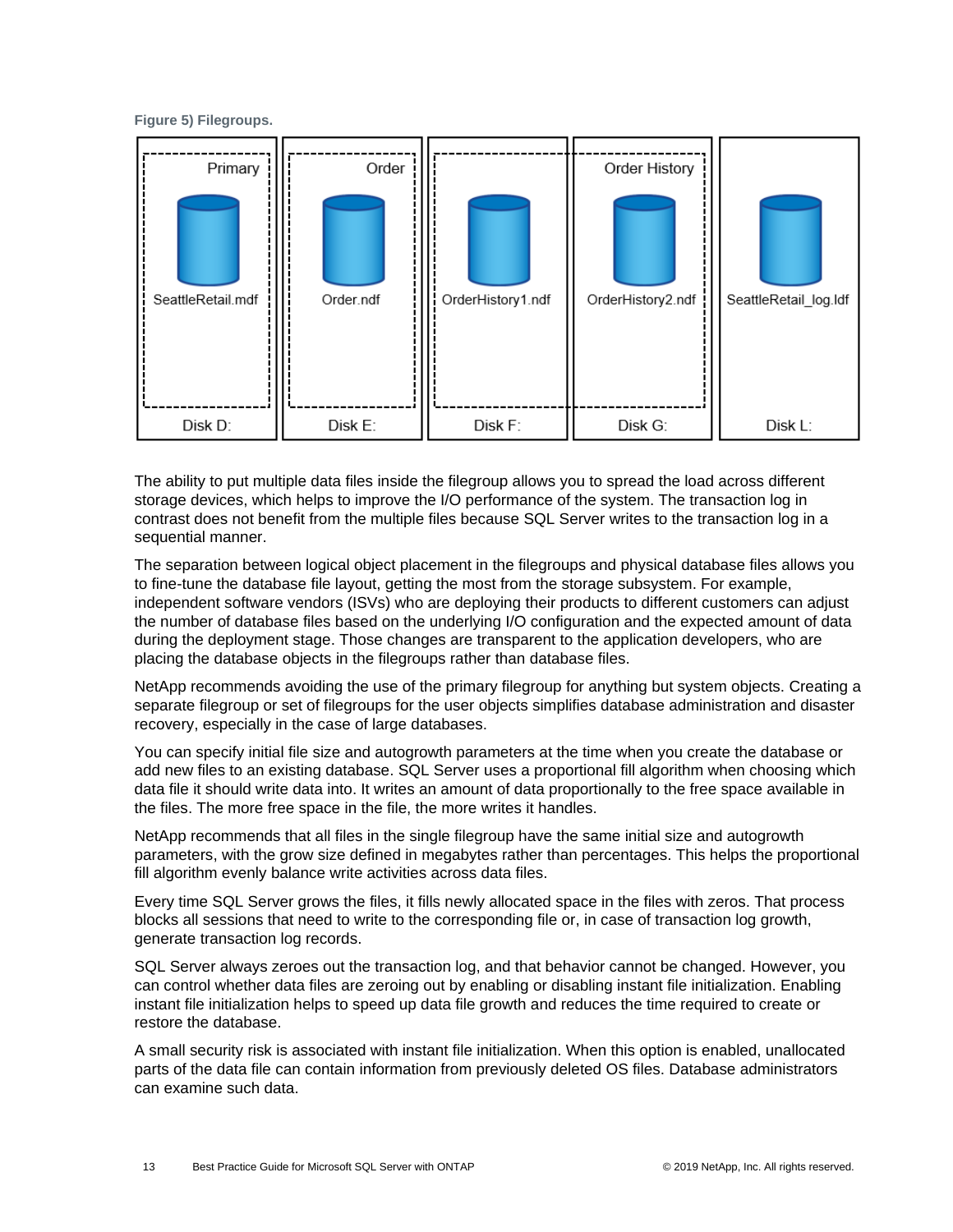You can enable instant file initialization by adding the SA\_MANAGE\_VOLUME\_NAME permission, also known as "perform volume maintenance task," to the SQL Server startup account. You can do this under the local security policy management application (secpol.msc), as shown in the following figure. Open the properties for the "perform volume maintenance task" permission and add the SQL Server startup account to the list of users there.

| Local Security Policy<br>×                                                                                                                                                                                                                                                                                                                                                                                                    |                                                                                                                                                                                                                                                                                                                                                                                                                                                                                                                                                                                                                                                           |                                                                                                                                                                                                                                                                                                                                                                                                 |   |  |  |
|-------------------------------------------------------------------------------------------------------------------------------------------------------------------------------------------------------------------------------------------------------------------------------------------------------------------------------------------------------------------------------------------------------------------------------|-----------------------------------------------------------------------------------------------------------------------------------------------------------------------------------------------------------------------------------------------------------------------------------------------------------------------------------------------------------------------------------------------------------------------------------------------------------------------------------------------------------------------------------------------------------------------------------------------------------------------------------------------------------|-------------------------------------------------------------------------------------------------------------------------------------------------------------------------------------------------------------------------------------------------------------------------------------------------------------------------------------------------------------------------------------------------|---|--|--|
| File<br>Action View<br>Help                                                                                                                                                                                                                                                                                                                                                                                                   |                                                                                                                                                                                                                                                                                                                                                                                                                                                                                                                                                                                                                                                           |                                                                                                                                                                                                                                                                                                                                                                                                 |   |  |  |
| 菲                                                                                                                                                                                                                                                                                                                                                                                                                             |                                                                                                                                                                                                                                                                                                                                                                                                                                                                                                                                                                                                                                                           |                                                                                                                                                                                                                                                                                                                                                                                                 |   |  |  |
| <b>Security Settings</b><br><b>Account Policies</b><br><b>Local Policies</b><br><b>Audit Policy</b><br>User Rights Assignment<br><b>Security Options</b><br>Windows Firewall with Advanced Seci<br>Network List Manager Policies<br><b>Public Key Policies</b><br><b>Software Restriction Policies</b><br><b>Application Control Policies</b><br>IP Security Policies on Local Compute<br>Advanced Audit Policy Configuration | Policy<br>la Increase a process working set<br>Increase scheduling priority<br>lid Load and unload device drivers<br>Lock pages in memory<br>Log on as a batch job<br>la Log on as a service<br>Manage auditing and security log<br>Modify an object label<br>Modify firmware environment values<br>Obtain an impersonation token for ano<br>Perform volume maintenance tasks<br>Profile single process<br>Profile system performance<br>Remove computer from docking station<br>Replace a process level token<br>Restore files and directories<br>Shut down the system<br>Synchronize directory service data<br>Take ownership of files or other objects | <b>Security Setting</b><br><b>Users</b><br><b>Administrators</b><br>Administrators<br>Administrators, Backup<br>SEA-TM\Administrator<br>Administrators<br><b>Administrators</b><br>Administrators<br>Administrators<br><b>Administrators</b><br>Administrators, NT SERVI<br>Administrators<br>LOCAL SERVICE, NETWO<br>Administrators, Backup<br>Administrators, Backup<br><b>Administrators</b> | W |  |  |
| $\rightarrow$<br>∢                                                                                                                                                                                                                                                                                                                                                                                                            |                                                                                                                                                                                                                                                                                                                                                                                                                                                                                                                                                                                                                                                           |                                                                                                                                                                                                                                                                                                                                                                                                 |   |  |  |
|                                                                                                                                                                                                                                                                                                                                                                                                                               |                                                                                                                                                                                                                                                                                                                                                                                                                                                                                                                                                                                                                                                           |                                                                                                                                                                                                                                                                                                                                                                                                 |   |  |  |

To check if the permission is enabled, you can use the code from the following example. This code sets two trace flags that force SQL Server to write additional information to the error log, create a small database, and read the content of the log.



When instant file initialization is not enabled, the SQL Server error log shows that SQL Server is zeroing the mdf data file in addition to zeroing the ldf log file, as shown in the following example. When instant file initialization is enabled, it displays only zeroing of the log file.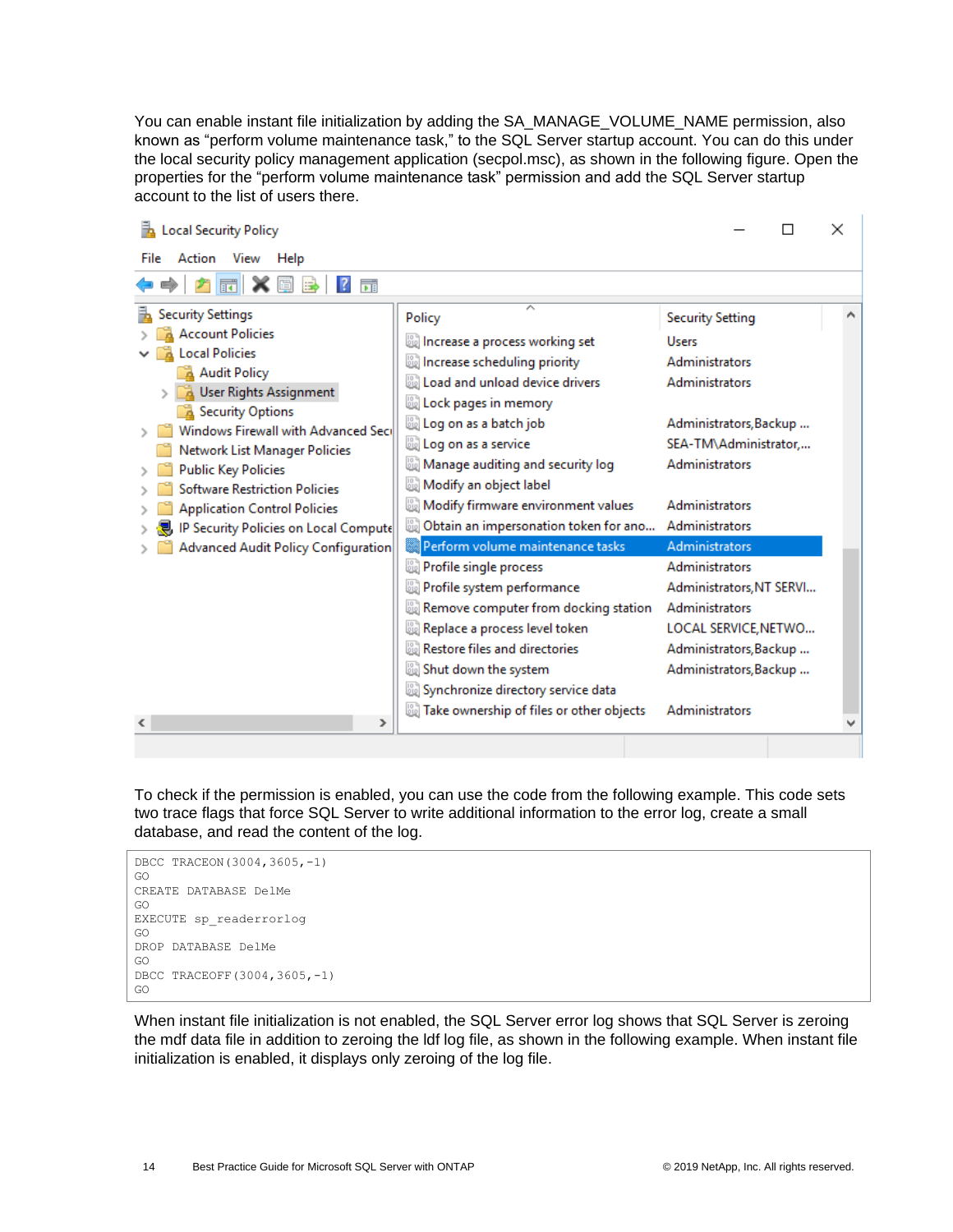|            | LogDate                 | Processinfo        | Text                                                      |
|------------|-------------------------|--------------------|-----------------------------------------------------------|
| 365        | 2017-02-09 08:10:07.660 | spid <sub>53</sub> | Ckpt dbid 3 flush delta counts.                           |
| 366        | 2017-02-09 08:10:07.660 | spid53             | Ckpt dbid 3 logging active xact info.                     |
| 367        | 2017-02-09 08:10:07 750 | spid <sub>53</sub> | Ckpt dbid 3 phase 1 ended (8)                             |
| 368        | 2017-02-09 08:10:07 750 | spid <sub>53</sub> | About to log Checkpoint end.                              |
| 369        | 2017-02-09 08:10:07 880 | spid53             | Ckpt dbid 3 complete                                      |
| 370        | 2017-02-09 08:10:08.130 | spid <sub>53</sub> | Starting up database 'DelMe'.                             |
| <b>B71</b> | 2017-02-09 08:10:08:150 | spid53             | Fixup Log Tail(progress) zeroing C:\Program Files\Microst |
| 372        | 2017-02-09 08:10:08.160 | spid <sub>53</sub> | Zeroing C:\Program Files\Microsoft SQL Server\MSSQ        |
| 373        | 2017-02-09 08:10:08.170 | spid <sub>53</sub> | Zeroing completed on C:\Program Files\Microsoft SQL       |
| 3/4        | 2017-02-09 08:10:08 710 | spid53             | Ckpt dbid 6 started                                       |
| 375        | 2017-02-09 08:10:08.710 | spid <sub>53</sub> | About to log Checkpoint begin.                            |

The perform volume maintenance task is simplified in SQL Server 2016 and is later provided as an option during the installation process. [Figure 6](#page-14-0) displays the option to grant the SQL Server database engine service the privilege to perform the volume maintenance task.

<span id="page-14-0"></span>**Figure 6) Option for granting perform volume maintenance task privilege during SQL Server installation.**

| SQL Server 2016 Setup                                                                                                                                                                                                                            |                                                                                                                                                                                                                                                                                                        |                        |          |                     | П      | $\times$ |
|--------------------------------------------------------------------------------------------------------------------------------------------------------------------------------------------------------------------------------------------------|--------------------------------------------------------------------------------------------------------------------------------------------------------------------------------------------------------------------------------------------------------------------------------------------------------|------------------------|----------|---------------------|--------|----------|
| <b>Server Configuration</b>                                                                                                                                                                                                                      |                                                                                                                                                                                                                                                                                                        |                        |          |                     |        |          |
| Specify the service accounts and collation configuration.                                                                                                                                                                                        |                                                                                                                                                                                                                                                                                                        |                        |          |                     |        |          |
| <b>Global Rules</b><br>Microsoft Update                                                                                                                                                                                                          | Service Accounts<br>Collation                                                                                                                                                                                                                                                                          |                        |          |                     |        |          |
| Install Setup Files<br><b>Install Rules</b>                                                                                                                                                                                                      | Microsoft recommends that you use a separate account for each SQL Server service.<br>Service                                                                                                                                                                                                           | <b>Account Name</b>    | Password | <b>Startup Type</b> |        |          |
| <b>Installation Type</b>                                                                                                                                                                                                                         | <b>SQL Server Agent</b>                                                                                                                                                                                                                                                                                | NT Service\SQLAgent\$T |          | Manual              |        |          |
| Product Key                                                                                                                                                                                                                                      | SQL Server Database Engine                                                                                                                                                                                                                                                                             | NT Service\MSSQL\$TEST |          | Automatic           |        |          |
| <b>License Terms</b>                                                                                                                                                                                                                             | <b>SOL Server Browser</b>                                                                                                                                                                                                                                                                              | NT AUTHORITY\LOCAL     |          |                     |        |          |
| <b>Feature Selection</b><br><b>Feature Rules</b><br>Instance Configuration<br><b>Server Configuration</b><br>Database Engine Configuration<br><b>Feature Configuration Rules</b><br>Ready to Install<br><b>Installation Progress</b><br>Complete | Grant Perform Volume Maintenance Task privilege to SQL Server Database Engine Service<br>This privilege enables instant file initialization by avoiding zeroing of data pages. This may lead<br>to information disclosure by allowing deleted content to be accessed.<br><b>Click here for details</b> |                        |          | <b>Disabled</b>     |        |          |
|                                                                                                                                                                                                                                                  |                                                                                                                                                                                                                                                                                                        | $<$ Back               | Next >   |                     | Cancel | i        |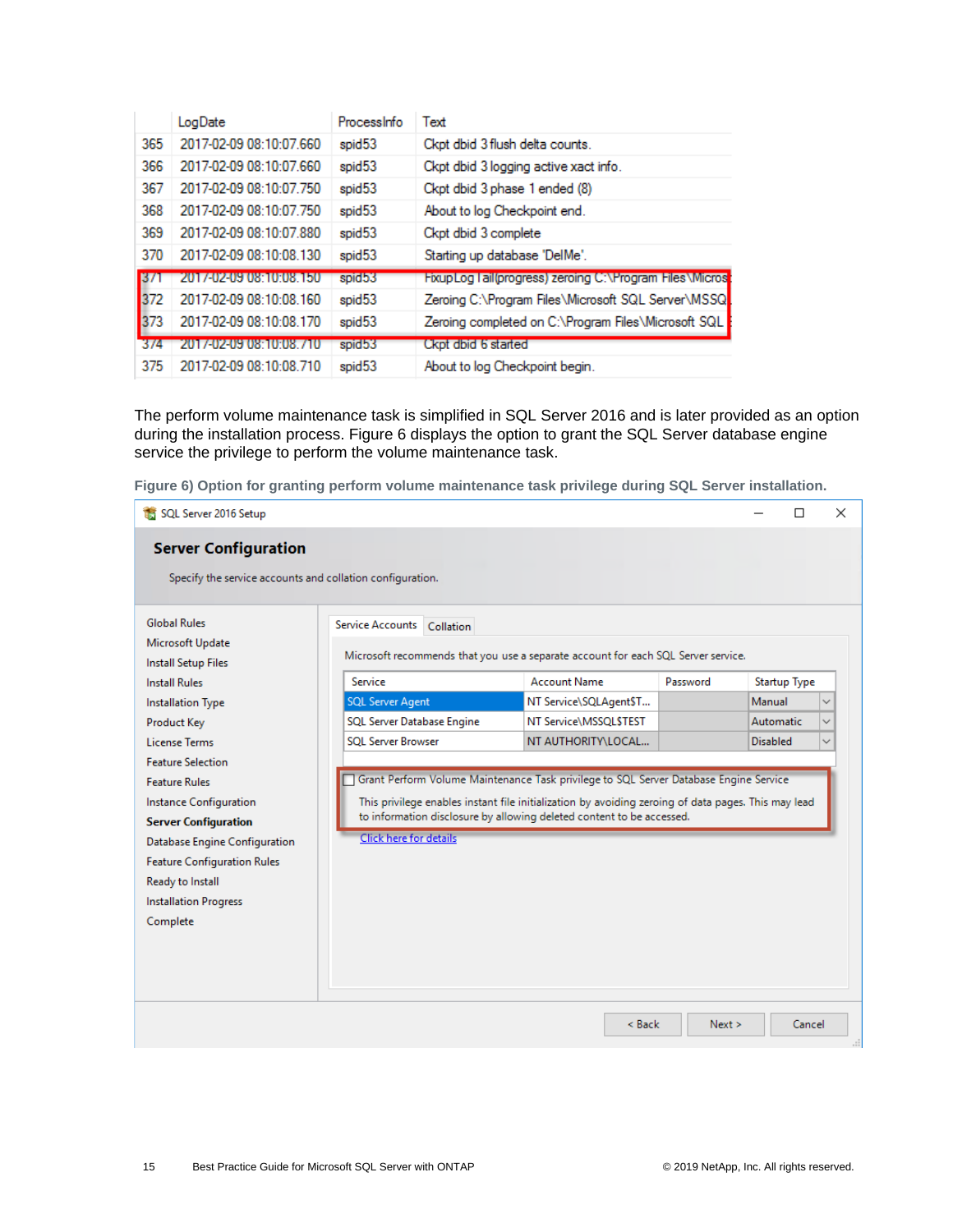Another important database option that controls the database file sizes is autoshrink. When this option is enabled, SQL Server regularly shrinks the database files, reduces their size, and releases space to the operating system. This operation is resource intensive and is rarely useful because the database files grow again after some time when new data comes into the system. Autoshrink must never be enabled on the database.

## <span id="page-15-0"></span>**5 Database and Storage Considerations**

The combination of NetApp storage solutions and Microsoft SQL Server enables the creation of enterprise-level database storage designs that can meet today's most demanding application requirements. To optimize both technologies, it is vital to understand the SQL Server I/O pattern and characteristics. A well-designed storage layout for a SQL Server database supports the performance of SQL Server and the management of the SQL Server infrastructure. A good storage layout also allows the initial deployment to be successful and the environment to grow smoothly over time as your business grows.

### <span id="page-15-1"></span>**5.1 Aggregates**

Aggregates are the primary storage containers for NetApp storage configurations and contain one or more RAID groups consisting of both data disks and parity disks.

NetApp has performed various I/O workload characterization tests using shared and dedicated aggregates with data files and transaction log files separated. The tests show that one large aggregate with more RAID groups and spindles optimizes and improves storage performance and is easier for administrators to manage for two reasons:

- One large aggregate makes the I/O capabilities of all spindles available to all files.
- One large aggregate enables the most efficient use of disk space.

For high availability (HA), place the SQL Server Always On Availability Group secondary synchronous replica on a separate storage virtual machine (SVM) in the aggregate. For disaster recovery purposes, place the asynchronous replica on an aggregate that is part of a separate storage cluster in the DR site, with content replicated by using NetApp SnapMirror<sup>®</sup> technology.

NetApp recommends having at least 10% free space available in an aggregate for optimal storage performance.

#### <span id="page-15-2"></span>**5.2 Volumes**

NetApp FlexVol volumes are created and reside inside aggregates. Many volumes can be created in a single aggregate, and each volume can be expanded, shrunk, or moved between aggregates with no user downtime.

#### **Volume Design Considerations**

Before you create a database volume design, it is important to understand how the SQL Server I/O pattern and characteristics vary depending on the workload and on the backup and recovery requirements. See the following NetApp recommendations for flexible volumes:

- Use flexible volumes to store SQL Server database files and avoid sharing volumes between hosts.
- Use NTFS mount points instead of drive letters to surpass the 26-drive-letter limitation in Windows. When using volume mount points, it is a general recommendation to give the volume label the same name as the mount point.
- When appropriate, configure a volume autosize policy to help prevent out-of-space conditions.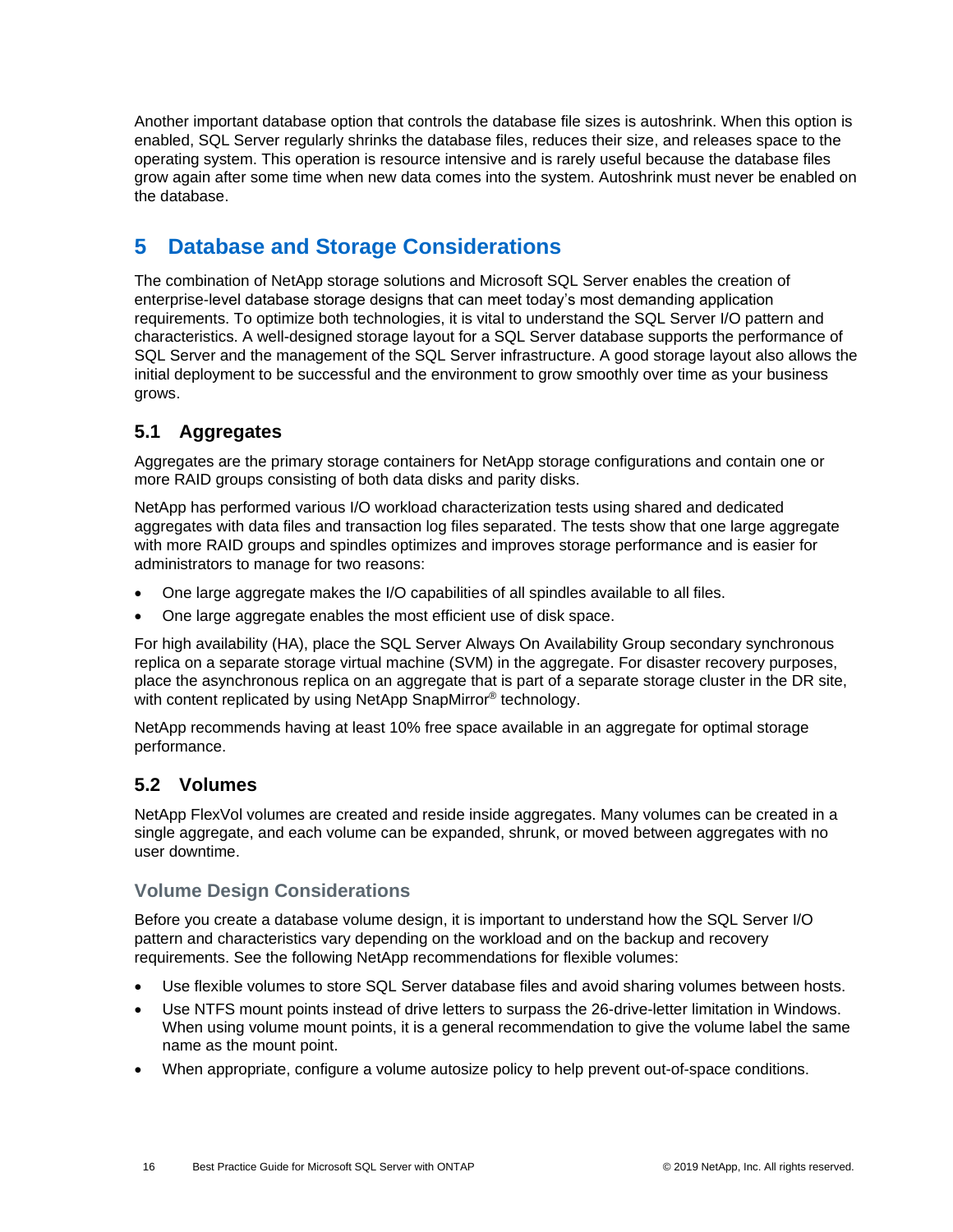- Enable read reallocation on the volume when the SQL Server database I/O profile consists of mostly large sequential reads, such as with decision support system workloads. Read reallocation optimizes the blocks to provide better performance.
- If you install SQL Server on an SMB share, make sure that Unicode is enabled on the SMB/CIFS volumes for creating folders.
- Set the NetApp snapshot copy reserve value in the volume to zero for ease of monitoring from an operational perspective.
- Disable storage Snapshot™ copy schedules and retention policies. Instead, use SnapCenter to coordinate Snapshot copies of the SQL Server data volumes.
- For SnapCenter, place the SQL Server system databases on a dedicated volume or VMDK, because collocating system databases with user databases, including availability group databases, prevents Snapshot backups of the user databases. Backups of system databases stream into the HostLog Directory LUN. This LUN is typically the same volume or VMDK that hosts the Windows operating system files and SQL Server binaries, which are random read/write workloads.
- tempdb is a system database used by SQL Server as a temporary workspace, especially for I/Ointensive DBCC CHECKDB operations. Therefore, place this database on a dedicated volume with a separate set of spindles. In large environments in which volume count is a challenge, you can consolidate tempdb into fewer volumes and store it in the same volume as other system databases after careful planning. Data protection for tempdb is not a high priority because this database is recreated every time SQL Server is restarted.
- Place user data files (.mdf) on separate volumes because they are random read/write workloads. It is common to create transaction log backups more frequently than database backups. For this reason, place transaction log files (.ldf) on a separate volume or VMDK from the data files so that independent backup schedules can be created for each. This separation also isolates the sequential write I/O of the log files from the random read/write I/O of data files and significantly improves SQL Server performance.
- Create the host log directory on the dedicated FlexVol volume to which SnapCenter copies transaction logs.

#### <span id="page-16-0"></span>**5.3 LUNs**

#### **tempdb Files**

NetApp recommends proactively inflating tempdb files to their full size to avoid disk fragmentation. Page contention can occur on lobal allocation map (GAM), shared global allocation map (SGAM), or page free space (PFS) pages when SQL Server has to write to special system pages to allocate new objects. Latches protect (lock) these pages in memory. On a busy SQL Server intance, it can take a long time to get a latch on a system page in tempdb. This results in slower query run times and is known as latch contention. See the following best practices for creating tempdb data files:

- $For < or = to 8 cores:$  tempdb data files  $=$  number of cores
- $For > 8$  cores: 8 tempdb data files

The following example script modifies tempdb by creating eight tempdb files and moving tempdb to the mount point C:\MSSQL\tempdb for SQL Server 2012 and later.

```
use master
go
-- Change logical tempdb file name first since SQL Server shipped with logical file name called 
tempdev
alter database tempdb modify file (name = 'tempdev', newname = 'tempdev01');
-- Change location of tempdev01 and log file
alter database tempdb modify file (name = 'tempdev01', filename = 
'C:\MSSQL\tempdb\tempdev01.mdf');
alter database tempdb modify file (name = 'templog', filename = 'C:\MSSQL\tempdb\templog.ldf');
```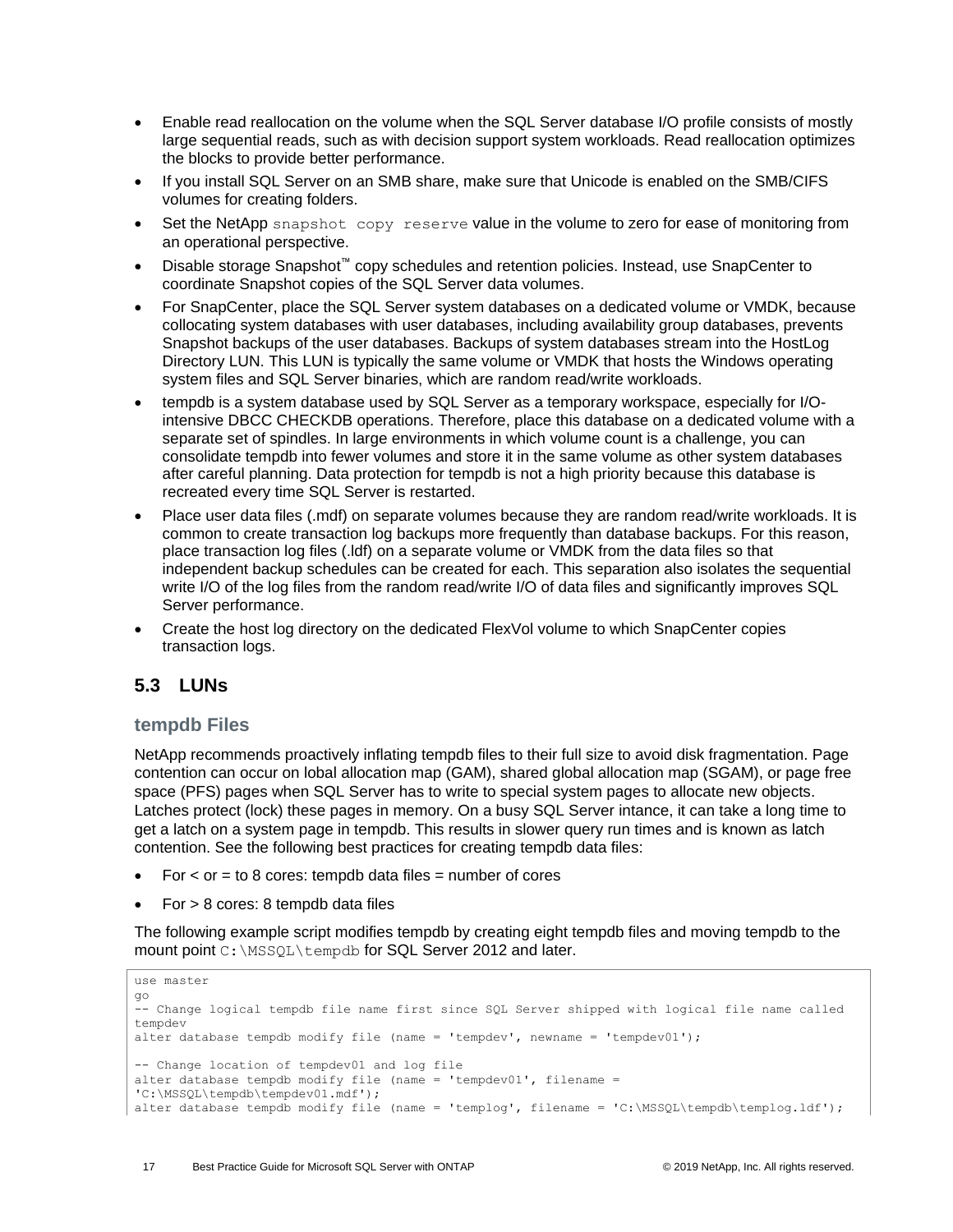```
GO
-- Assign proper size for tempdev01
ALTER DATABASE [tempdb] MODIFY FILE ( NAME = N'tempdev01', SIZE = 10GB );
ALTER DATABASE [tempdb] MODIFY FILE ( NAME = N'templog', SIZE = 10GB );
GO
-- Add more tempdb files
ALTER DATABASE [tempdb] ADD FILE ( NAME = N'tempdev02', FILENAME = 
N'C:\MSQL\tempdb\tempdev02.pdf, SIZE = 10GB, FILEGROWTH = 10%;
ALTER DATABASE [tempdb] ADD FILE ( NAME = N'tempdev03', FILENAME = 
N'C:\MSSQL\tempdb\tempdev03.ndf' , SIZE = 10GB , FILEGROWTH = 10%);
ALTER DATABASE [tempdb] ADD FILE ( NAME = N'tempdev04', FILENAME = 
N^{\circ}:\MSSQL\tempdb\tempdev04.ndf', SIZE = 10GB, FILEGROWTH = 10%);
ALTER DATABASE [tempdb] ADD FILE ( NAME = N'tempdev05', FILENAME = 
N'C:\MSSQL\tempdb\tempdev05.ndf' , SIZE = 10GB , FILEGROWTH = 10%);
ALTER DATABASE [tempdb] ADD FILE ( NAME = N'tempdev06', FILENAME = 
\hbox{N'C:\MSSQL}\ALTER DATABASE [tempdb] ADD FILE ( NAME = N'tempdev07', FILENAME = 
N'C:\MSSQL\tempdb\tempdev07.ndf' , SIZE = 10GB , FILEGROWTH = 10%);
ALTER DATABASE [tempdb] ADD FILE ( NAME = N'tempdev08', FILENAME = 
N'C:\MSSQL\tempdb\tempdev08.ndf' , SIZE = 10GB , FILEGROWTH = 10%);
GO
```
Beginning with SQL Server 2016, the number of CPU cores visible to the operating system is automatically detected during installation, and, based on that number, SQL Server calculates and configures the number of tempdb files required for optimum performance.

#### **Host Log Directory**

SnapCenter uses a host log directory to store transaction log backup data. This is at the host and instance level. Each SQL Server host used by SnapCenter must have a host log directory configured to perform log backups. SnapCenter has a database repository, so metadata related to backup, restore, or cloning operations is stored in a central database repository.

The sizes of the host log directory is calculated as follows:

Size of host log directory = ((system database size + (maximum DB LDF size  $\times$  daily log change rate %))  $\mathbf x$  (Snapshot copy retention)  $\div$  (1 – LUN overhead space %)

The host log directory sizing formula assumes the following:

- A system database backup that does not include the tempdb database
- A 10% LUN overhead space

Place the host log directory on a dedicated volume or LUN. The amount of data in the host log directory depends on the size of the backups and the number of days that backups are retained. The host log directory can be configured at any time by running the configuration wizard. SnapCenter allows only one host log directory per SQL Server host. The host log directories can be configured from SnapCenter > Host > Configure Plug-in.

You can back up SQL Server databases to a NetApp SnapVault® location and perform the following operations:

- Restore all LUNs in a volume.
- Restore a single LUN from the vault.
- Access the latest Snapshot copy of a LUN directly from the backup vault.

The following are NetApp recommendations for host log directories:

- Make sure that the host log directory is not shared by any other type of data that can potentially corrupt the backup Snapshot copies.
- Do not place user databases or system databases on a LUN that hosts mount points.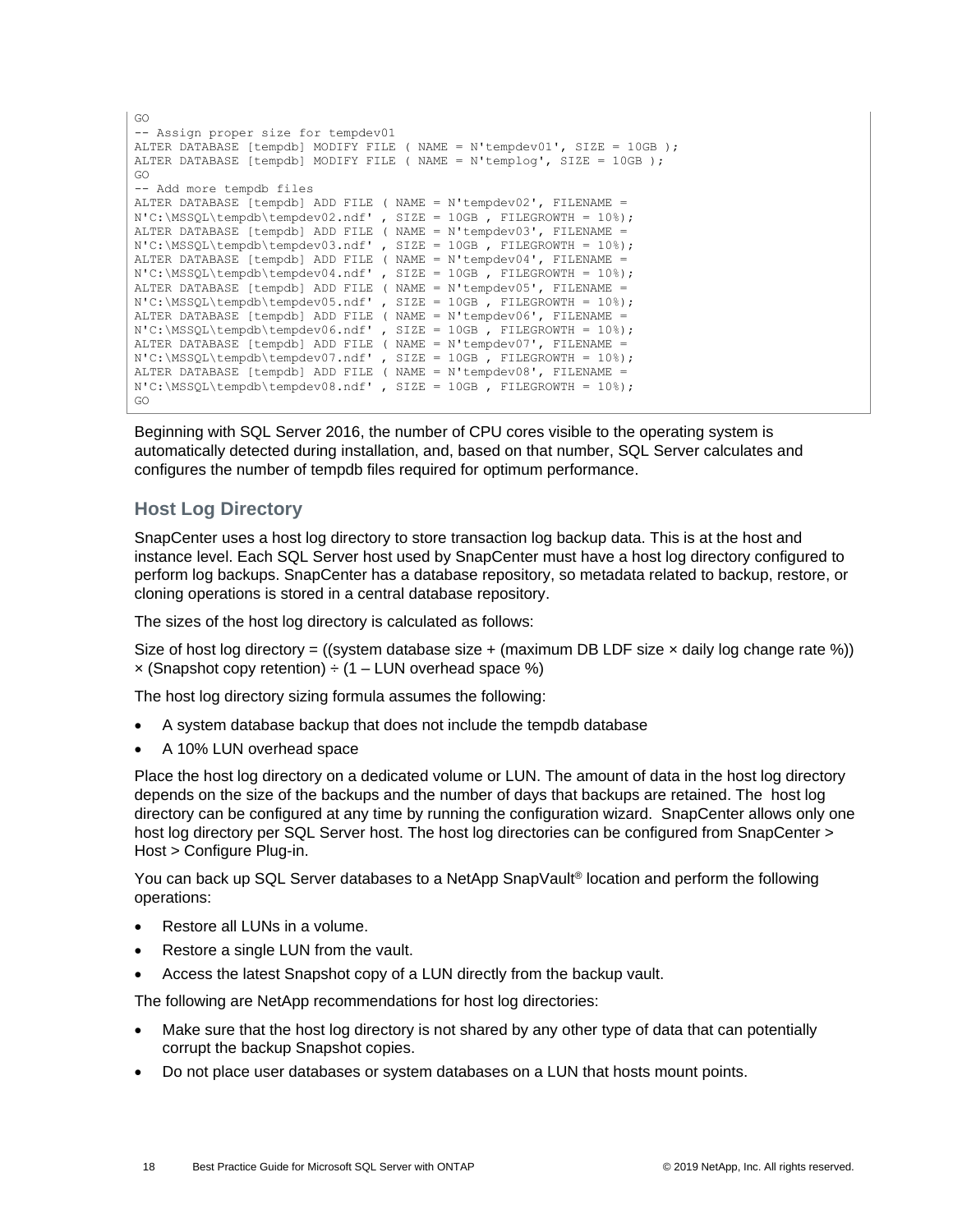- Always use the SnapCenter configuration wizards to migrate databases to NetApp storage so that the databases are stored in valid locations, enabling successful SnapCenter backup and restore operations. Keep in mind that the migration process is disruptive and can cause the databases to go offline while the migration is in progress.
- The following conditions must be in place for failover cluster instances (FCIs) of SQL Server:
	- If you are using a failover cluster instance, the host log directory LUN must be a cluster disk resource in the same cluster group as the SQL Server instance being backed up SnapCenter.
	- − If you are using a failover cluster instance, user databases must be placed on shared LUNs that are physical disk cluster resources assigned to the cluster group associated with the SQL Server instance.
- Make sure that the user database and the host log directory are on separate volumes to prevent the retention policy from overwriting Snapshot copies when these are used with SnapVault technology.
- Make sure that SQL Server databases reside on LUNs separate from LUNs that have nondatabase files, such as full-text search-related files.
- Placing database secondary files (as part of a filegroup) on separate volumes improves the performance of the SQL Server database. This separation is valid only if the database's .mdf file does not share its LUN with any other .mdf files.
- If any database filegroups share LUNs, the database layout must be identical for all databases. However, this restriction is not applicable when the unrestricted database layout (UDL) option is enabled.
- Create LUNs with SnapCenter Plug-in for Microsoft Windows whenever possible. If you want to create LUNs with DiskManager or other tools, make sure that the allocation unit size is set to 64K for partitions when formatting the LUNs.

#### <span id="page-18-0"></span>**5.4 Data Storage Design**

For SQL Server databases that do not use SnapCenter to perform backups, Microsoft recommends placing the data and log files on separate drives. For applications that simultaneously update and request data, the log file is write intensive, and the data file (depending on your application) is read/write intensive. For data retrieval, the log file is not needed. Therefore, requests for data can be satisfied from the data file placed on its own drive.

When you create a new database, Microsoft recommends specifying separate drives for the data and logs. To move files after the database is created, the database must be taken offline. For more Microsoft recommendations, see [Place Data and Log Files on Separate Drives.](https://docs.microsoft.com/en-us/sql/relational-databases/policy-based-management/place-data-and-log-files-on-separate-drives?view=sql-server-ver15)

For NetApp storage considerations in environments that use SnapCenter with the SQL Server plug-in, see [TR-4714: Best Practice Guide for SQL Server Using NetApp SnapCenter.](https://www.netapp.com/us/media/tr-4714.pdf)

## <span id="page-18-1"></span>**6 Storage Efficiency and Manageability**

Storage efficiency is the ability to store and manage SQL Server data in a way that consumes the least amount of storage space with little or no effect on the overall performance of the system. Storage efficiency goes beyond data deduplication; it is a combination of RAID, provisioning (overall layout and utilization), mirroring, and other data protection technologies.

The following NetApp technologies implement storage efficiency and create cost benefits by optimizing existing storage in the infrastructure and deferring or avoiding future storage expenditures. The more you use these technologies together, the larger the savings.

#### <span id="page-18-2"></span>**6.1 Snapshot Copies**

NetApp Snapshot technology provides fast, low-cost backup by creating point-in-time copies of the file system (volume) or LUN by preserving ONTAP architecture WAFL<sup>®</sup> consistency points. NetApp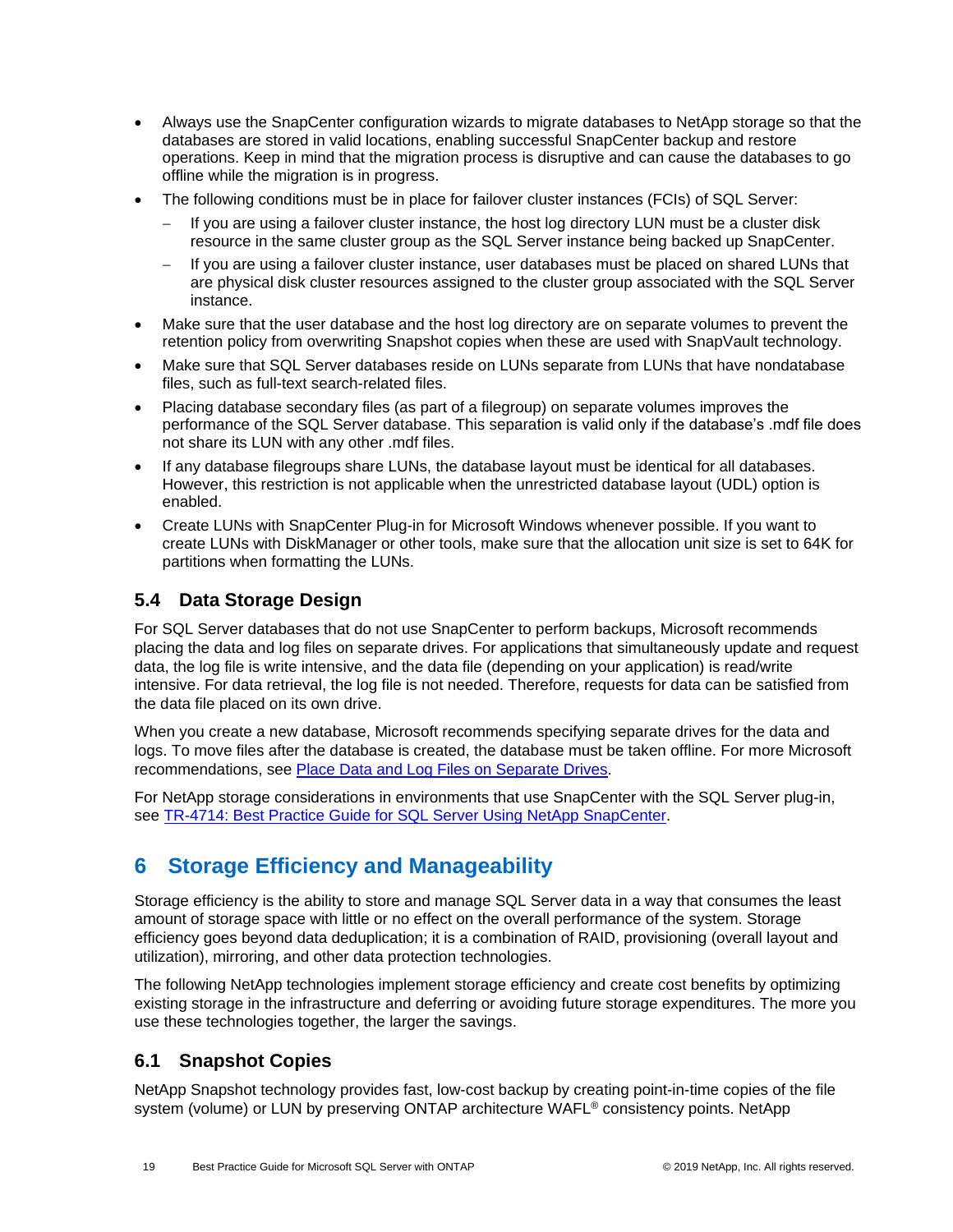SnapCenter integrates with the SQL Server virtual device interface (VDI) for the creation of applicationconsistent Snapshot copies of production SQL Server databases with no downtime for the production database.

There is no performance penalty for creating Snapshot copies because data is never moved, as it is with other copy-out technologies. The cost for Snapshot copies is only at the rate of block-level changes; it is not 100% for each backup, as is the case with mirror copies. Snapshot technology can create significant savings in storage costs for backup and restore purposes and creates several efficient data-management possibilities.

If a database uses multiple LUNs on the same volume, then all Snapshot copies of these LUNs are made simultaneously because Snapshot copies are volume-based. In certain situations, a SnapCenter clone operation restores a LUN from a Snapshot copy for temporary read/write access to an alternative location by using a writable Snapshot copy during the SnapCenter verification process.

### <span id="page-19-0"></span>**6.2 Thin Provisioning**

Thin provisioning is a method for optimizing the use of available storage space. It relies on on-demand allocation of data blocks versus the traditional method of allocating all of the blocks up front. This methodology eliminates almost all white space and thus helps avoid poor utilization rates.

FlexVol volumes are the enabling technology behind NetApp thin provisioning and can be thought of as the virtualization layer of ONTAP. When a LUN is created, it does not dedicate specific data blocks out of the volume for itself or for its Snapshot copies. Instead, it allocates the blocks from the aggregate when the data is written. This allocation method allows the administrator to provision more storage space, as seen from the connected servers, than the space that is physically available in the storage system.

When storage consumption is unpredictable or highly volatile, it is best to reduce the level of storage overcommitment so that storage is available for any growth spikes. Consider limiting storage commitment to 100%—no overcommitment—and using the trending functionality to determine how much if any overcommitment is acceptable. Overcommitment of storage must be carefully considered and managed for mission-critical applications (such as SQL Server) for which even a minimal outage is intolerable. In such cases, it is best to monitor storage consumption trends to determine how much overcommitment is tolerable.

If the time required to procure new storage is long, storage overcommitment thresholds should be adjusted accordingly. The overcommitment threshold should alert administrators early enough to allow new storage to be procured and installed. The potential risk when configuring the SQL Server environment for thin provisioning is a LUN going offline when not enough space is available to write further data. Use the volume autogrow functionality as a mitigation mechanism to safely allow thin provisioning and higher storage utilization.

### <span id="page-19-1"></span>**6.3 Space Guarantee**

Space guarantees enable thin provisioning. The space guarantee option can be set at the volume or LUN level. If the space guarantee at the volume level is set to volume (default setting), the amount of space required by the FlexVol volume is always available from its aggregate during the creation of that volume.

If the space guarantee for the volume is set to none, the volume reserves no space from the aggregate during volume creation. Space is taken from the aggregate when data is written to the volume. Write operations to space-reserved LUNs in a volume with the setting guarantee=none fail if the containing aggregate does not have enough available space.

LUN reservation makes sure that the LUN has space in the volume, but setting guarantee=none does not guarantee that the volume has space in the aggregate. When the space guarantee for the volume is set to file, the aggregate keeps space available for completely rewriting LUNs that have space reservation enabled.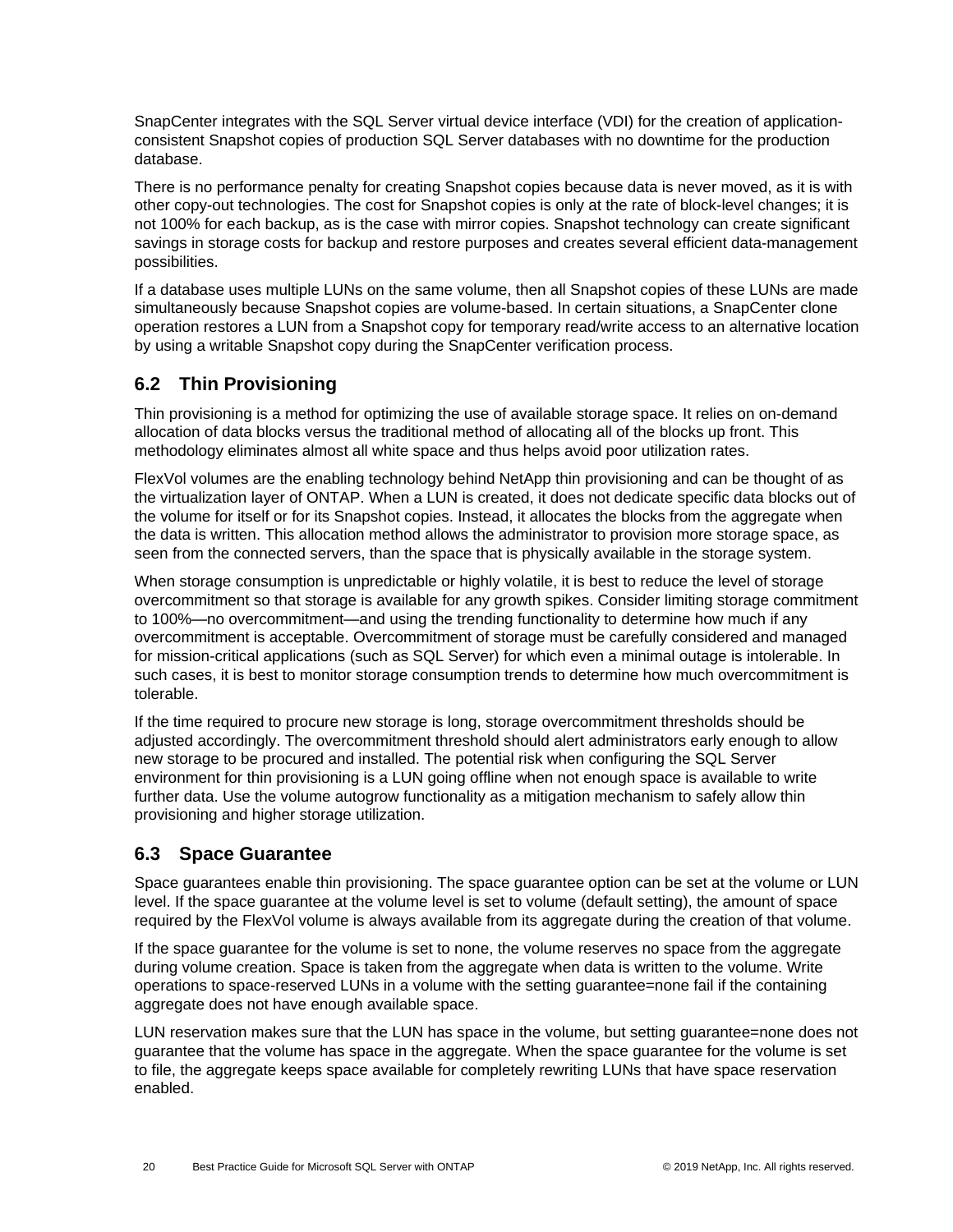NetApp recommends using thin provisioning in SQL Server environments to improve space utilization and to reduce the overall storage requirements when the space guarantee functionality is used.

#### <span id="page-20-0"></span>**6.4 Space Reclamation**

Space reclamation can be initiated periodically to recover unused space in a LUN. With SnapCenter, you can use the following PowerShell command to start space reclamation.

Invoke-SdHostVolumeSpaceReclaim -Path drive\_path

If you need to run space reclamation, this process should be run during periods of low activity because it initially consumes cycles on the host.

#### <span id="page-20-1"></span>**6.5 Fractional Reserve**

Fractional reserve is a volume option that determines how much space ONTAP reserves to be used for Snapshot copy overwrite for LUNs after all other space in the volume has been used.

NetApp storage appliances can be configured in many different ways for LUN thin provisioning, and each method has advantages and disadvantages. It is possible to have thin provisioned volumes and non-thinprovisioned volumes on the same storage system or even on the same aggregate. The following two options are considered best practice configurations for using thin provisioning with SQL Server.

#### **Volume Guarantee Set to None**

The advantage of the configuration in Table 2 is that the free space in the aggregate is used as a shared pool of free space. The disadvantages of this configuration are the high level of dependency between volumes and the fact that the level of thin provisioning cannot be easily tuned on an individual volume basis.

When using the configuration in Table 2, the total size of the volumes is greater than the actual storage available in the host aggregate. With this configuration, storage administrators can generally size the volume so that they only need to manage and monitor the used space in the aggregate. This option does not affect the space for hosting live data but rather allows the backup space to dynamically change.

| Setting                | Value               |  |
|------------------------|---------------------|--|
| volume guarantee       | none                |  |
| <b>LUN</b> reservation | enabled             |  |
| fractional_reserve     | 0%                  |  |
| snap_reserve           | 0%                  |  |
| autodelete             | volume/oldest_first |  |
| autosize               | off                 |  |
| try_first              | snap_delete         |  |

<span id="page-20-2"></span>**Table 2) Volume guarantee set to none.**

#### **Using Autogrow and Autodelete**

The configuration in Table 3 allows the administrator to finely tune the level of thin provisioning for SQL Server environments. With this configuration, the volume size defines or guarantees an amount of space that is available only to LUNs within that volume. The aggregate provides a shared storage pool of available space for all the volumes contained within it.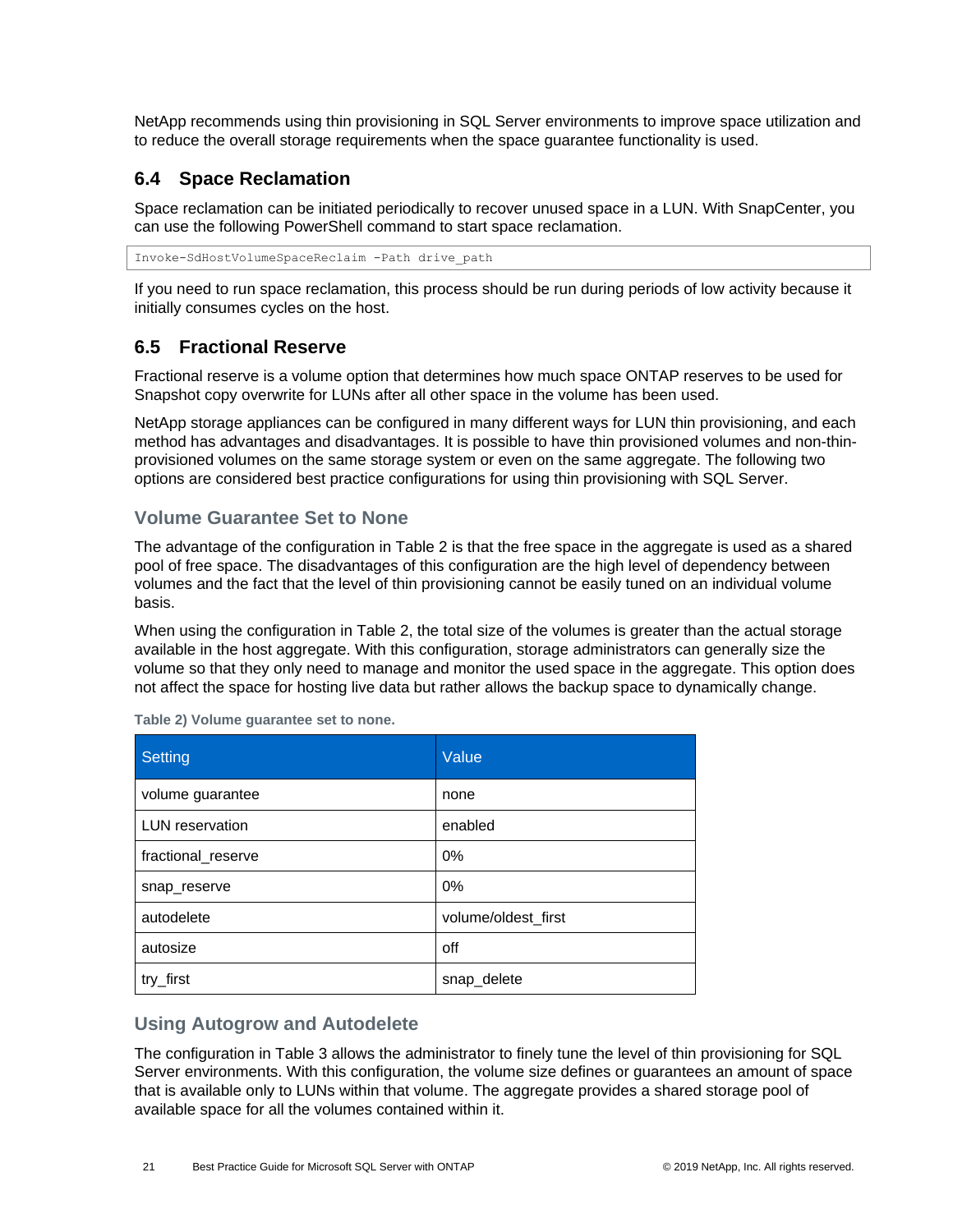If the LUNs or Snapshot copies require more space than the space available in the volume, the volumes automatically grow, taking more space from the containing aggregate. Additionally, the advantage of having the LUN space reservation setting disabled is that Snapshot copies can use the space that is not needed by the LUNs. The LUNs themselves are not in danger of running out of space because the autodelete feature removes the Snapshot copies that are consuming space.

**Note:** Snapshot copies used for creating NetApp FlexClone® volumes are not deleted by the autodelete option.

| <b>Setting</b>         | Value               |
|------------------------|---------------------|
| volume guarantee       | volume              |
| <b>LUN</b> reservation | disabled            |
| fractional_reserve     | 0%                  |
| snap_reserve           | 0%                  |
| autodelete             | volume/oldest_first |
| autosize               | on                  |
| try_first              | autogrow            |

<span id="page-21-2"></span>**Table 3) Setting up volume with autodelete and autogrow.**

NetApp recommends using autogrow for most common deployment configurations because the storage admin only needs to monitor space usage in the aggregate.

#### <span id="page-21-0"></span>**6.6 NetApp FlexClone**

NetApp FlexClone technology can be used to quickly create a writable copy of a FlexVol volume, eliminating the need for additional copies of the data. FlexClone volumes are great in the following situations:

- When testing or development occurs
- When progress is made by locking in incremental improvements
- When there is a desire to distribute data in changeable form without endangering the integrity of the original

A common scenario for using FlexClone is for test/dev purposes before a rollup patch or hotfix installation.

FlexClone technology can be leveraged both at the primary storage system and at the SnapMirror destination for effective utilization of resources. FlexClone can also be used for disaster recovery testing without affecting the operational continuity of the SQL Server environment.

SQL Server requires application-consistent Snapshot copies to create FlexClone volumes based on a Snapshot. NetApp recommends using SnapCenter to create Snapshot copies. For more details about the SQL Server Plug-in for SnapCenter, see [TR-4714: Best Practice Guide for SQL Server Using NetApp](https://www.netapp.com/us/media/tr-4714.pdf)  [SnapCenter.](https://www.netapp.com/us/media/tr-4714.pdf)

#### <span id="page-21-1"></span>**6.7 Compression, Compaction, and Deduplication**

Compression and deduplication are two storage efficiency options that increase the amount of logical data that fits on a given amount of physical storage. At a high level, compression is a mathematical process whereby patterns in data are detected and encoded in a way that reduces space requirements. In contrast, deduplication detects actual repeated blocks of data and removes the extraneous copies.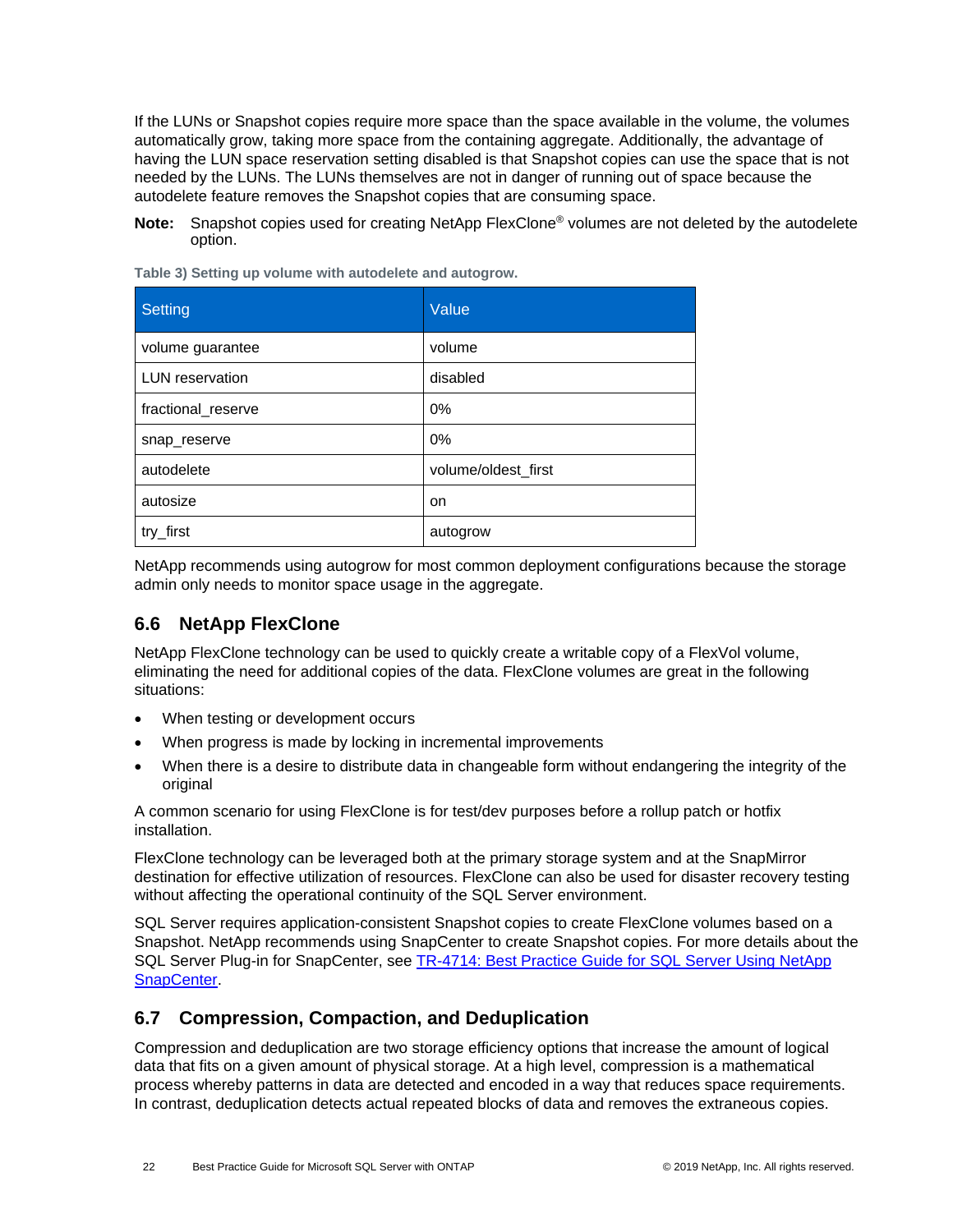Although they deliver similar results, they work in significantly different ways and therefore must be managed differently.

Inline data compaction, a technology introduced in ONTAP 9, improves compression efficiency. Adaptive compression alone can provide at best 2:1 savings because it is limited to storing an 8K I/O in a 4K WAFL block. Compression methods such as secondary compression use a larger block size and deliver better efficiency but are not suitable for data that is subject to small block overwrites. Decompressing 32KB units of data, updating an 8K portion, recompressing, and writing back to disk create overhead.

#### **Compression**

There are multiple ways to compress a database. Until recently, compression was of limited value because most databases required many spindles to provide sufficient performance. One side effect of building a storage array with acceptable performance was that the array generally offered more capacity than was required. The situation has changed with the rise of solid-state storage. There is no longer a need to vastly overprovision the drive count to obtain good performance.

Even without compression, migrating a database to a partially or fully solid-state storage platform can yield significant cost savings because doing so avoids the need to purchase drives only needed to support I/O. For example, NetApp has examined some storage configurations from recent large database projects and compared the costs with and without the use of solid-state drives (SSDs) using NetApp Flash Cache™ and Flash Pool™ intelligent data caching or all-flash arrays.

As stated earlier, the increased IOPS capability of SSDs almost always yields cost savings, but compression can achieve further savings by increasing the effective capacity of solid-state media.

SQL Server currently supports two types of data compression: row compression and page compression. Row compression changes the data storage format. For example, it changes integers and decimals to the variable-length format instead of their native fixed-length format. It also changes fixed-length character strings to the variable-length format by eliminating blank spaces. Page compression implements row compression and two other compression strategies (prefix compression and dictionary compression). You can find more details about page compression in [Page Compression Implementation.](https://msdn.microsoft.com/en-us/library/cc280464.aspx)

Data compression is currently supported in the Enterprise, Developer, and Evaluation editions of SQL Server 2008 and later. Although compression can be performed by the database itself, this is rarely observed in a SQL Server environment.

#### **NetApp Adaptive Compression**

Adaptive compression has been thoroughly tested with SQL Server workloads, and the performance effect has been found to be negligible, even in an all-flash environment (where it is enabled by default) in which latency is measured in microseconds. In initial testing, some customers have reported a performance increase with the use of compression. This increase is the result of compression effectively increasing the amount of SSD available to the database.

ONTAP manages physical blocks in 4KB units. Therefore, the maximum possible compression ratio is 2:1 with a typical SQL Server database using an 8KB block. Early testing with real customer data has shown compression ratios approaching this level, but results vary based on the type of data stored.

#### **NetApp Secondary Compression**

Secondary compression uses a larger block size that is fixed at 32KB. This feature enables ONTAP to compress data with increased efficiency, but secondary compression is primarily designed for data at rest or data that is written sequentially and requires maximum compression.

NetApp recommends secondary compression for data such as transaction logs and backup files. These types of files are written sequentially and are not updated. This point does not mean that adaptive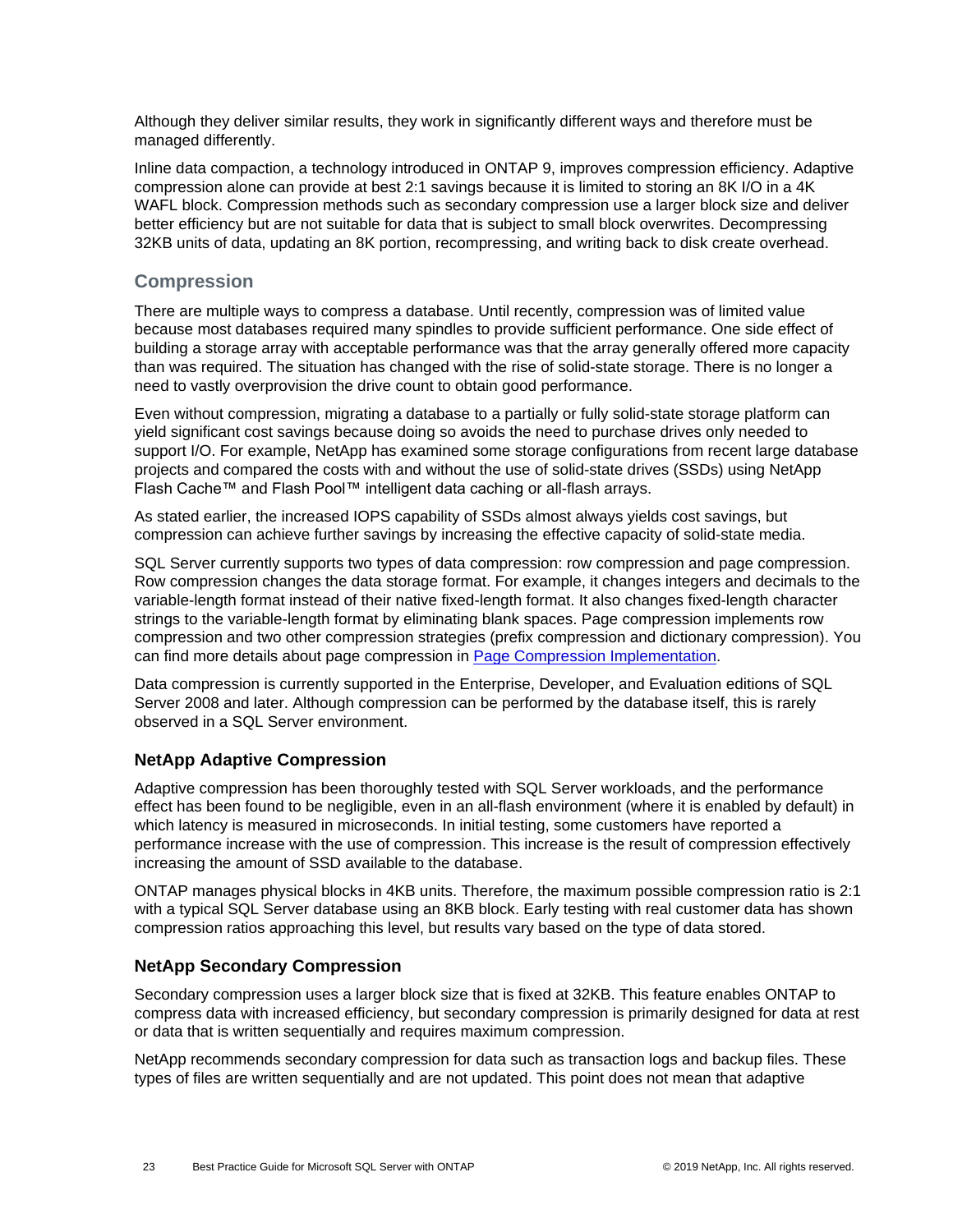compression is discouraged. However, if the volume of data being stored is large, then secondary compression delivers better savings when compared to adaptive compression.

Consider secondary compression of data files when the amount of data is very large and the data files themselves are either read-only or rarely updated. Data files using a 32KB block size should see more compression under secondary compression that has a matching 32KB block size. However, care must be taken to verify that data using block sizes other than 32KB are not placed on these volumes. Only use this method in cases in which the data is not frequently updated.

#### **Inline Data Compaction**

Inline data compaction works by allowing logical WAFL blocks to be stored within physical WAFL blocks. For example, a database with highly compressible data such as text or partially full blocks might compress from 8KB to 1KB. Without compaction, that 1KB of data still occupies an entire 4KB block. Inline data compaction allows that 1KB of compressed data to be stored in just 1KB of physical space alongside other compressed data. It is not a compression technology. It is simply a more efficient way of allocating space on disk and therefore should not create any detectable performance effect.

The degree of savings obtained varies. Data that is already compressed or encrypted cannot generally be further compressed, and therefore such datasets do not benefit from compaction. Newly initialized SQL Server data files that contain little more than block metadata and zeros compress up to 80:1. This creates an extremely wide range of possibilities. The best way to evaluate potential savings is using the NetApp Space Savings Estimation Tool (SSET) available on NetApp Field Portal or through your NetApp representative.

#### **Deduplication**

NetApp does not recommend using deduplication with SQL Server database files primarily because this process is almost entirely ineffective. A SQL Server page contains a header that is globally unique to the database and a trailer that is nearly unique. One percent space savings are possible, but this is at the expense of significant overhead caused by data deduplication.

Many competing arrays claim the ability to deduplicate SQL Server databases based on the presumption that a database is copied multiple times. In this respect, NetApp deduplication could also be used, but ONTAP offers a better option: NetApp FlexClone technology. The result is the same; multiple copies of a SQL Server database that share most of the underlying physical blocks are created. Using FlexClone is much more efficient than taking the time to copy data files and then deduplicate them. It is, in effect, nonduplication rather than deduplication, because a duplicate is never created in the first place.

In the unusual case in which multiple copies of the same data files exist, deduplication can be used.

NetApp recommends that you not enable deduplication on any volumes containing SQL Server data files unless the volume is known to contain multiple copies of the same data, such as restoring database from backups to a single volume.

#### <span id="page-23-0"></span>**6.8 NetApp SnapMirror**

NetApp SnapMirror technology offers a fast and flexible enterprise solution for mirroring or replicating data over LANs and WANs. SnapMirror technology transfers only modified 4KB data blocks to the destination after the initial base transfer, significantly reducing network bandwidth requirements. SnapMirror provides asynchronous volume-level replication that is based on a configured replication update interval. The following are recommendations for SnapMirror for SQL Server:

• The destination SVM must be a member of the same Active Directory domain of which the source SVM is a member so that the access control lists (ACLs) stored within NAS files are not broken during recovery from a disaster.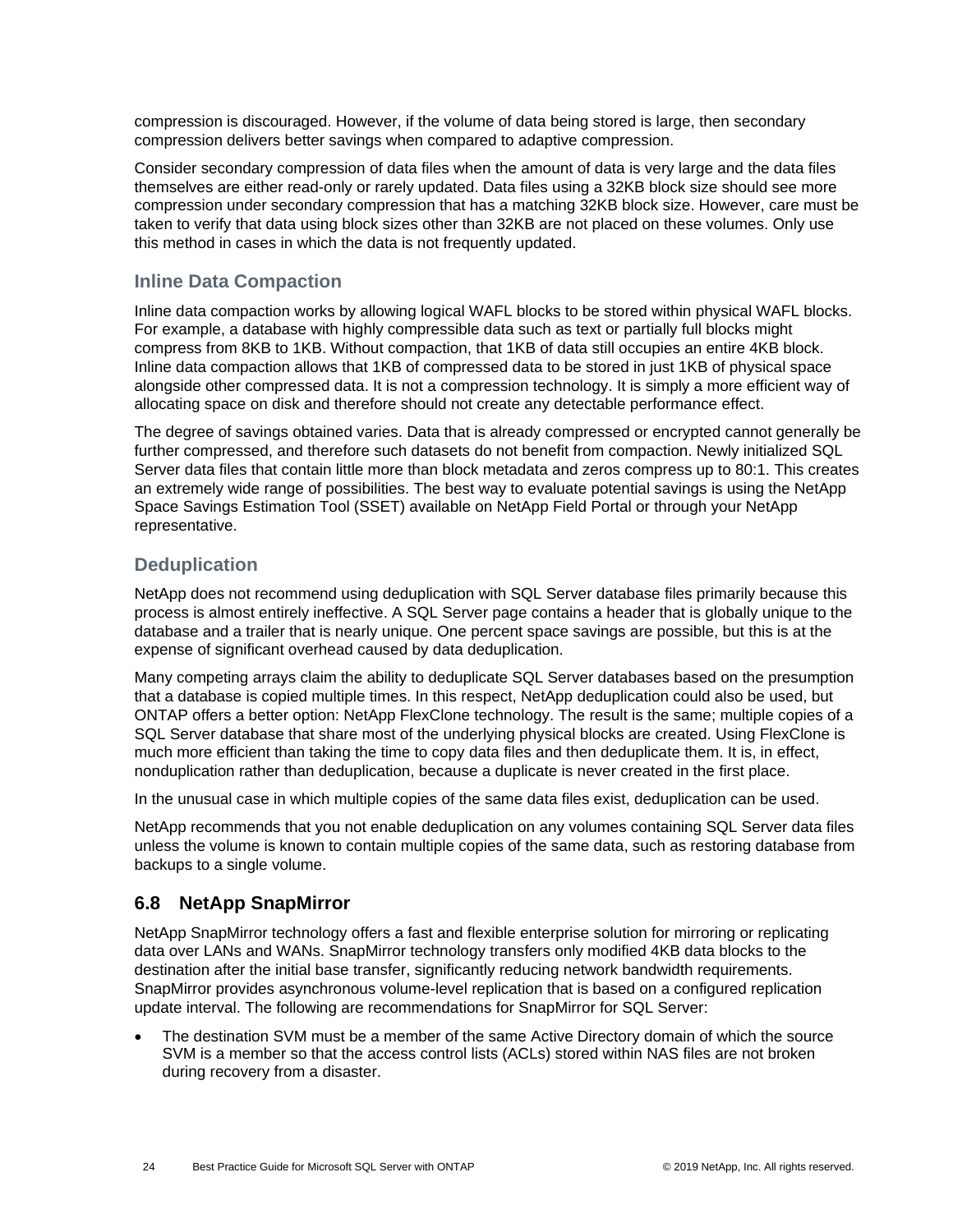- Using destination volume names that are the same as the source volume names is not required but can make the process of mounting destination volumes into the destination simpler to manage. If CIFS is used, you must make the destination NAS namespace identical in paths and directory structure to the source namespace.
- For consistency purposes, do not schedule SnapMirror update from the controllers. However, enable SnapMirror update from either SMSQL or SnapCenter to update SnapMirror after either full or log backup is completed.
- Distribute volumes that contain SQL Server data across different nodes in the cluster to allow all cluster nodes to share SnapMirror replication activity. This distribution optimizes the use of node resources.
- Mirror the CIFS share used by the availability group to the secondary data center for disaster recovery purposes.

For more information about SnapMirror, see the following resources:

- [TR-5015 SnapMirror Configuration and Best Practices Guide for ONTAP 9](https://www.netapp.com/us/media/tr-4015.pdf)
- <span id="page-24-0"></span>• [TR-4733 SnapMirror Synchronous for ONTAP 9.7](https://www.netapp.com/us/media/tr-4733.pdf)

### **7 NetApp Cloud Data Services and SQL Server**

Whether you are targeting an all-cloud, hybrid cloud, or multicloud strategy, NetApp Cloud Data Services reduces the time it takes for you to deploy or develop SQL Server databases by making the data requirements seamless to the application layer. You can create a highly available solution in the cloud supporting native network file system services based on NetApp ONTAP technology.

For more information on SQL Server Solution and NetApp Cloud Data Services, see [Gain Data](https://cloud.netapp.com/solutions/sql-server-database)  [Intelligence for SQL Databases.](https://cloud.netapp.com/solutions/sql-server-database)

### <span id="page-24-1"></span>**8 Conclusion**

SQL Server users typically face a series of significant challenges in their effort to increase the return on their SQL Server investments and optimize their infrastructure to support business and IT requirements. They must:

- Accelerate new database implementations or migrations and lower the risk of these operations.
- Make sure that the underlying storage infrastructure is fully optimized to support SLAs, including performance, scalability, and availability.
- Consolidate existing databases and infrastructure to lower costs.
- Reduce complexity and simplify IT infrastructure.
- Increase the productivity of IT personnel.

To succeed in these challenges, architects, sysadmins, and DBAs look to deploy their databases and storage infrastructure based on proven best practices and technology.

This document covers NetApp's recommendations for designing, optimizing, and scaling Microsoft SQL Server deployments, which can vary greatly between implementations. Options such as cluster awareness and virtualization introduce further variables. The right solution depends on both the technical details of the implementation and the business requirements driving the project.

This document gives common recommendations in the following areas:

- SQL Server workload type
- SQL Server configuration
- Database storage layout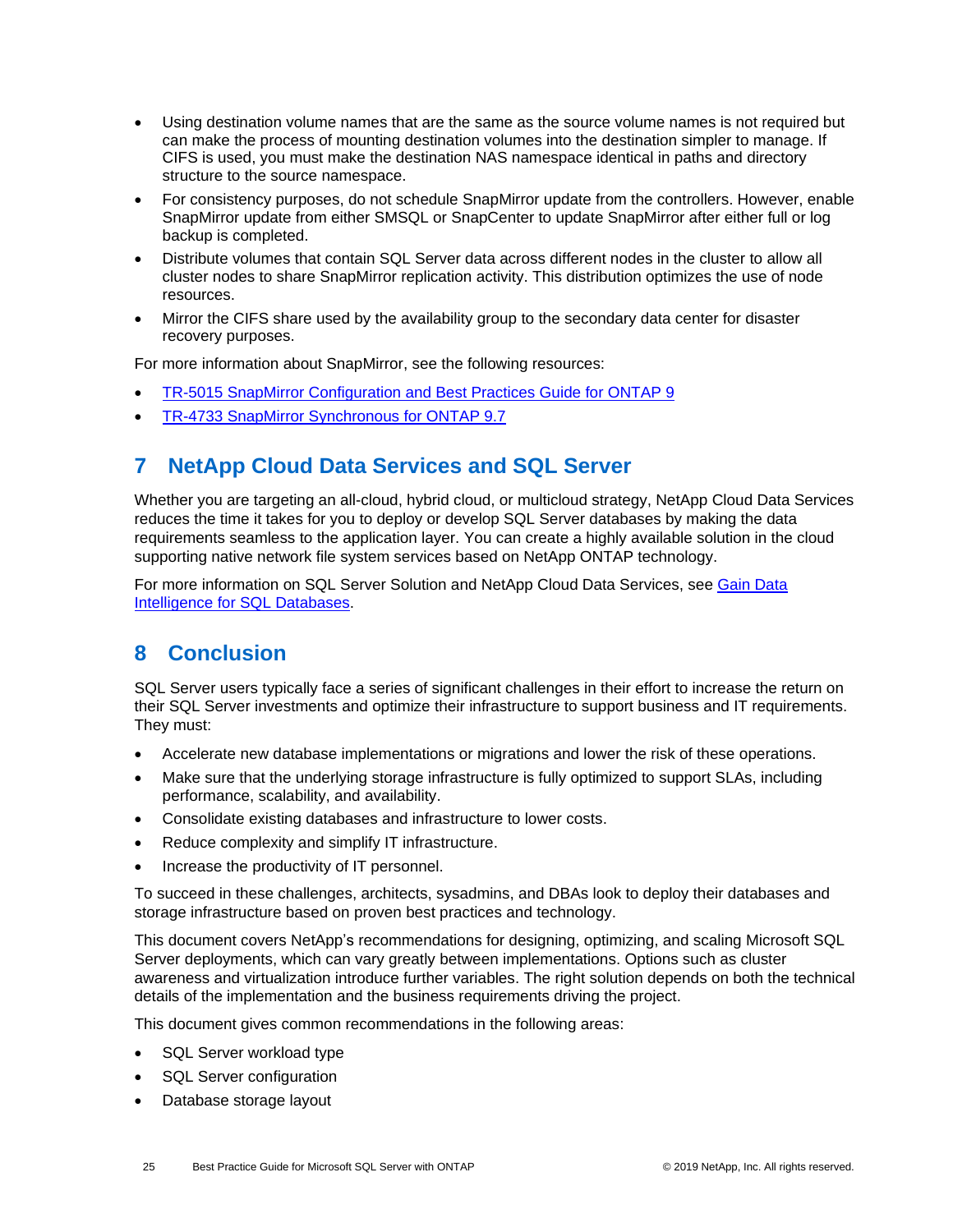• Storage efficiency

SQL Server databases can be quickly and easily protected using NetApp SnapCenter software with the Plug-in for SQL Server and the Plug-in for Microsoft Windows. These products enable applicationconsistent backup, automated cloning, and restore and recovery of SQL Server databases, instances, or availability groups.

NetApp and partner professional services experts are available for assistance in complex projects. Even if assistance is not required during the project, NetApp strongly encourages new customers to use professional services for assistance in developing a high-level approach.

## <span id="page-25-0"></span>**Where to Find Additional Information**

To learn more about the information described in this document, refer to the following documents and/or websites:

- Gain Data Intelligence for SQL Databases <https://cloud.netapp.com/solutions/sql-server-database>
- NetApp Interoperability Matrix Tool <http://mysupport.netapp.com/NOW/products/interoperability/>
- NetApp Product Documentation: [docs.netapp.com](https://www.netapp.com/us/documentation/index.aspx)
- TPC <http://www.tpc.org/>
- [HammerDB](http://www.hammerdb.com/) <http://www.hammerdb.com/>
- SQL Server 2019: Your modern data platform <https://www.microsoft.com/en-us/sql-server/sql-server-2019-comparison>
- [Configure the max worker threads Server Configuration Option](https://msdn.microsoft.com/en-us/library/ms190219.aspx) <https://msdn.microsoft.com/en-us/library/ms190219.aspx>
- [NetApp AFF8080 EX Performance and Server Consolidation with Microsoft SQL Server 2014](https://fieldportal.netapp.com/content/248568?assetComponentId=248696) <https://fieldportal.netapp.com/content/248568?assetComponentId=248696>
- [Page Compression Implementation](https://msdn.microsoft.com/en-us/library/cc280464.aspx) <https://msdn.microsoft.com/en-us/library/cc280464.aspx>
- SnapMirror Configuration and Best Practices Guide for ONTAP 9 <https://www.netapp.com/us/media/tr-4015.pdf>
- SnapMirror Synchronous for ONTAP 9.7 <https://www.netapp.com/us/media/tr-4733.pdf>
- TR-4714: Best Practice Guide for SQL Server using SnapCenter <https://www.netapp.com/us/media/tr-4714.pdf>